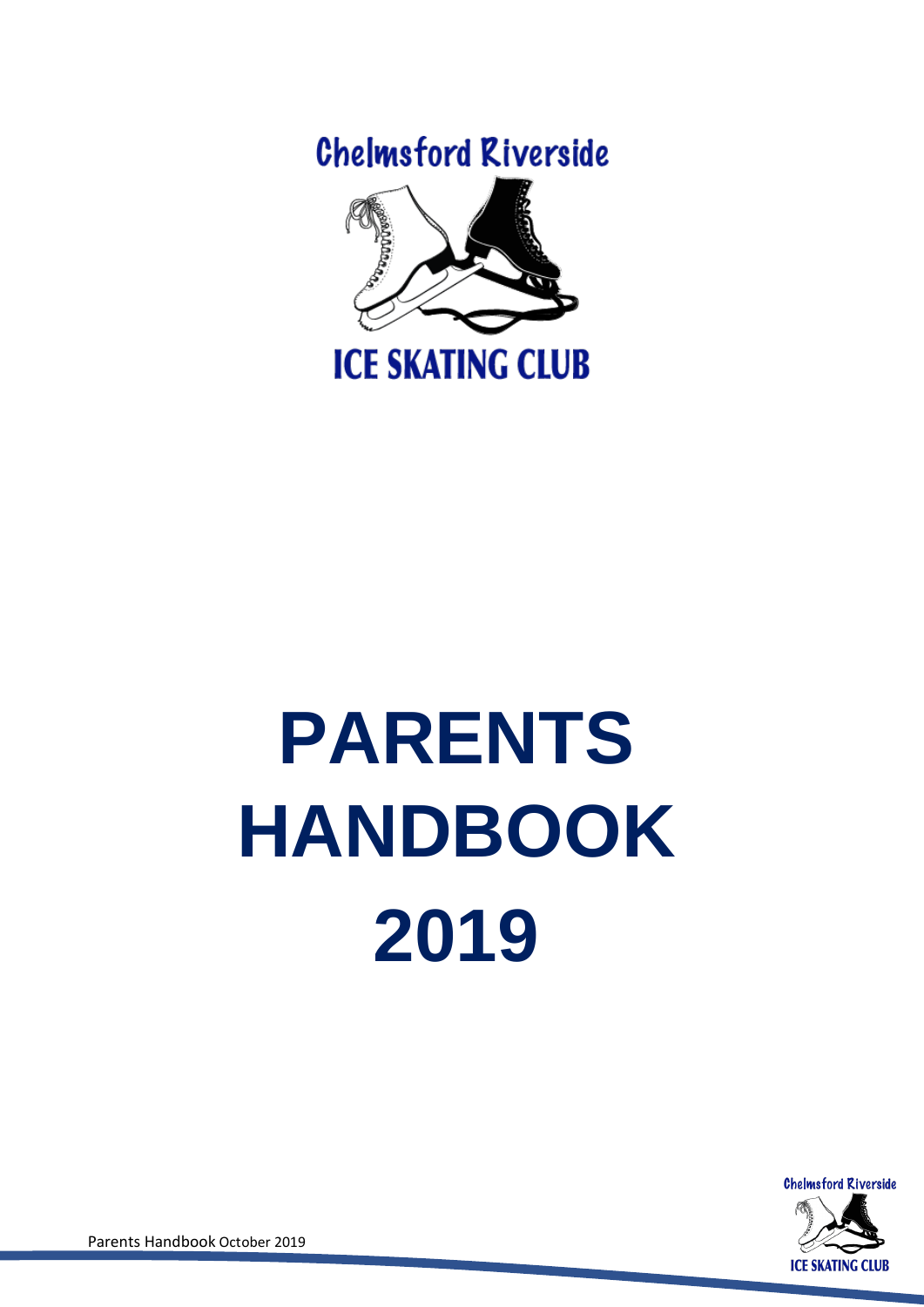### **CONTENTS PAGE**

**Chairman's Welcome Contact Information The Committee Club Information Memberships About CRISC What is British Ice Skating? Safeguarding Policy Patch Rules/Ice Etiquette Code of Conduct – Ice Skaters Code of Conduct – Parents/Carers Code of Conduct – Volunteers Anti-bullying Policy Club Complaints & Disciplinary Procedure Club Contacts**

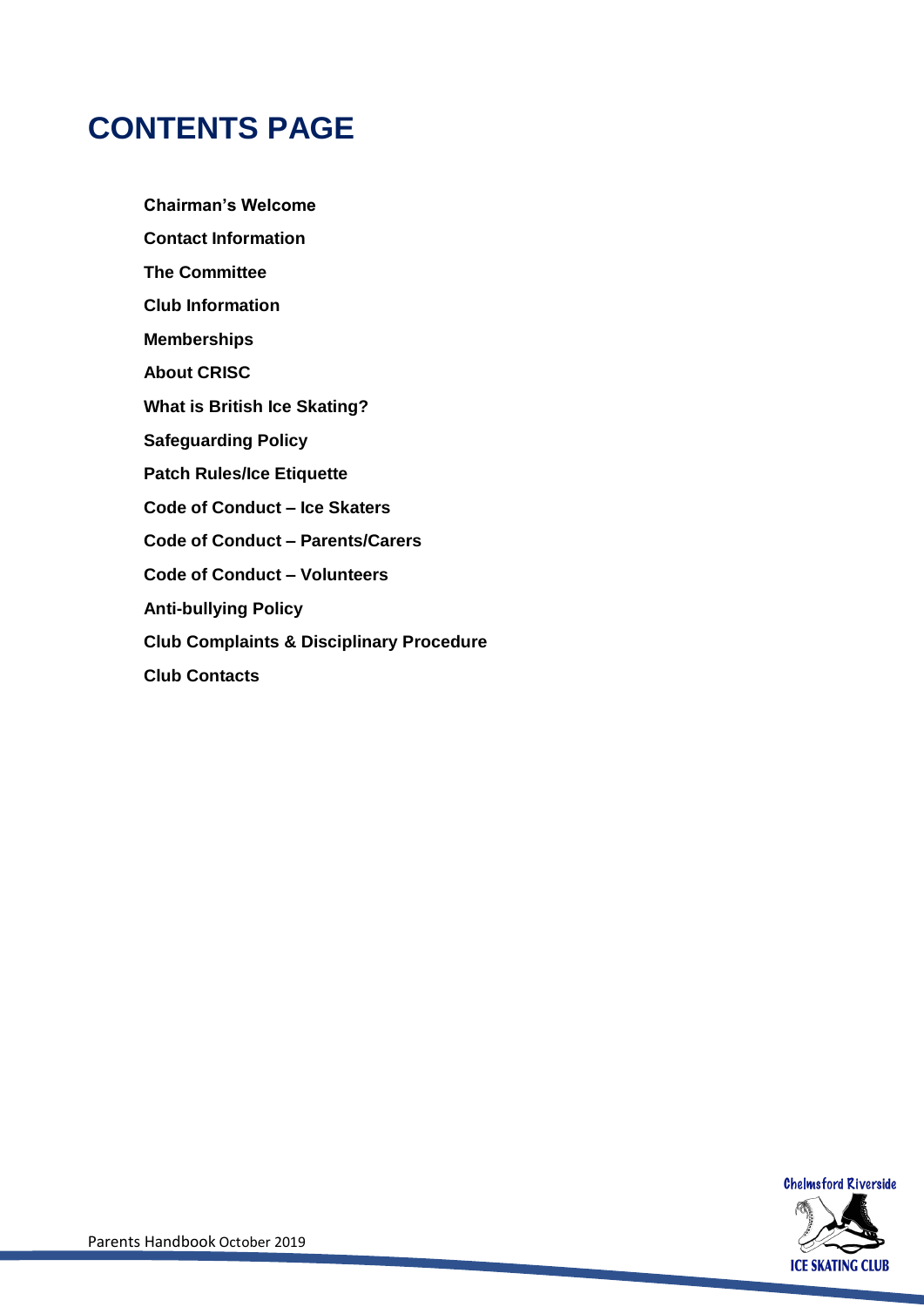### **CHAIRMAN'S WELCOME**

Chelmsford Riverside Ice Skating Club is a self-funded organization which is run by a voluntary committee. The Club is an affiliated member of British Ice Skating, the governing body for Ice Skating in the United Kingdom.

The Club is split into two distinct clubs, Junior Club and Main Club. The Club is open to skaters who are under the age of 18 on joining and can remain in club until the age of 25, who meet the criteria for joining. (Please see the Memberships Ice section, for times and criteria).

The Club does not offer individual or private lessons, but lessons can be booked directly with Riverside Ice & Leisure Centre.

Club sessions are taken by two coaches who are a minimum of British Ice Skating level two certified. The content is decided by the coaches and may differ week to week, but does include – edge work, jumps, spins dance, choreography and on ice games. Each club session also includes free time for skaters to 'do their own thing'. We encourage skaters to get to know each other and socialise and support each other.

The Club's main event is our annual Ice Show, which is open to the public and is held over the course of five days. We are very proud of our show and our skaters that make this a success each year. But more importantly, the Ice Show helps our members to learn skills not just in performing in front of an audience but helping one another and team work.

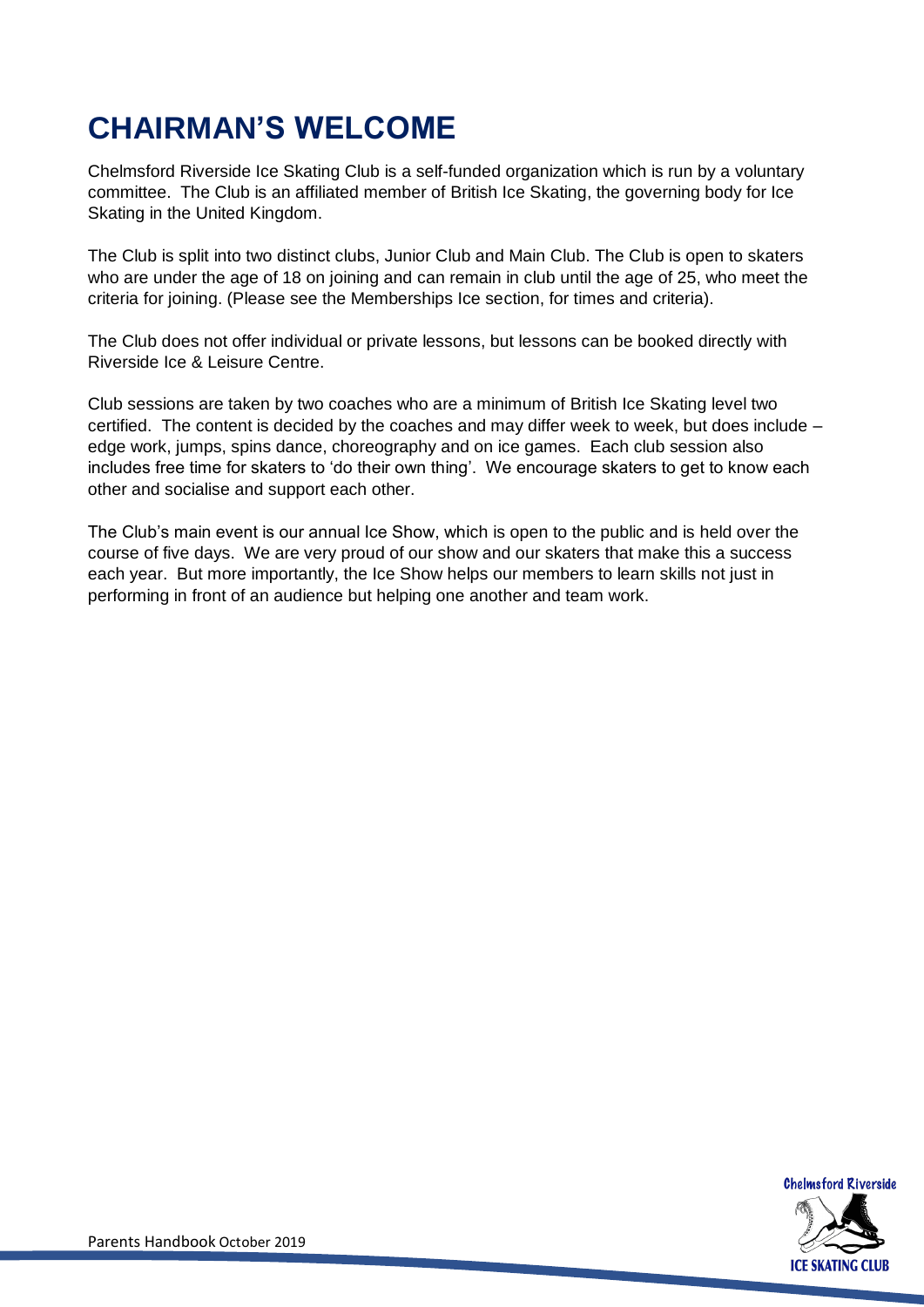### **THE COMMITTEE**

**Club Chairman – Andrew Lapsky**

**chairman@crisc.co.uk**

**Vice Chairman (Interim) – Lynn Adcock memberships@crisc.co.uk**

**Treasurer – Fiona Sirett**

**treasurer@crisc.co.uk**

**Secretary – Mandy Fowler**

**secretary@crisc.co.uk**

#### **Membership Secretary – Lynn Adcock**

**memberships@crisc.co.uk**

#### **Welfare Officer – Lauren Hounsome**

**welfare@crisc.co.uk**

#### **Welfare Officer – Michelle Bandy**

**welfare@crisc.co.uk**

**Belinda Vickery Vickie Lepley Jane Auger**

**Committee Member Committee Member Committee Member**

**Adam Lepley**

**Committee Member**

**Chelmsford Riverside ICE SKATING CLUB**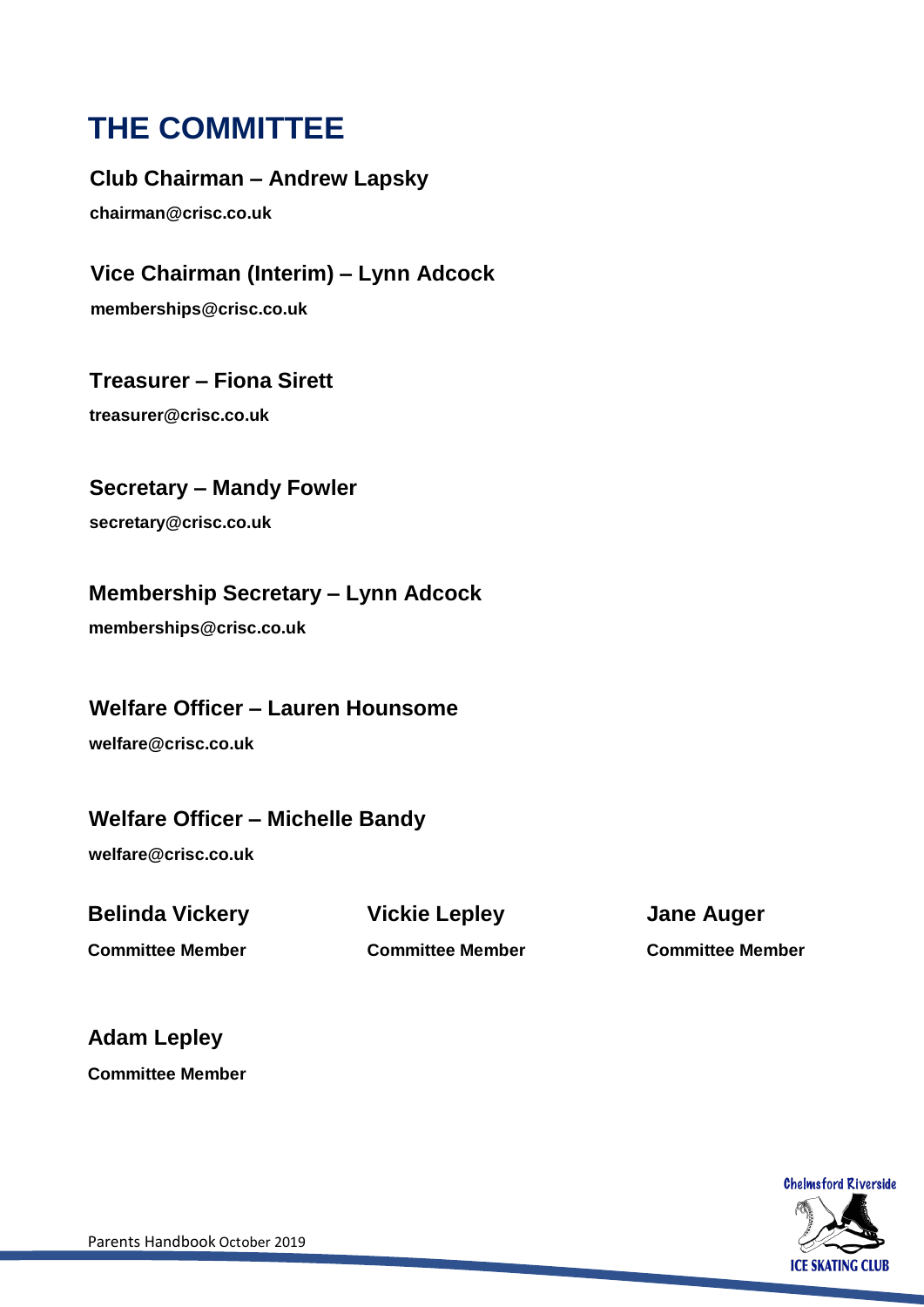### **MEMBERSHIPS**

Membership is for skaters who are under the age of 18 (on joining) and can remain in the skating club until they are 25.

#### **Membership categories**

CRISC operates two clubs:

#### Junior Club – Fridays at 5.15PM – 6.00PM

For members who have passed grade 4 of the current Skate UK programme operated by British Ice Skating.

#### Main Club – Fridays at 6.00PM – 7.00PM

For members who have passed the Silver grade of the Skate UK Star figure skating programme operated by British Ice Skating.

#### **Membership Costs (same for both clubs)**

Age 15 and Under £39.00 quarterly per member (£156.00 per year) \* Age 16 and Over £56.00 annually per member

\*members aged 15 and under who have completed either all four parts of level 7 dance and/or all three parts of level 7 figure skating through the British Ice Skating National Test will a receive a special discounted price of £56.00 annual membership.

Quarterly subscriptions are to be paid by standing order. Please contact the Membership Secretary who will provide you with the necessary forms.

The Club run all year, throughout the school holidays. The only exceptions are for Show week, Gala's and when the Leisure Centre is shut (i.e. Christmas Day and New Year's Day).

#### *IMPORTANT*

*When attending Club, members must sign in on arrival and must be signed out on leaving by their parent or guardian (if under the age of 16). If your child is to be picked up by somebody other than their parent or guardian, written advice of this fact, to include whom the child is to be released to must be given to a CRISC representative that evening. Failure to give this will mean that the child must be met by their parent.*

*Those members over the age of 16 must sign themselves out before leaving the premises.*

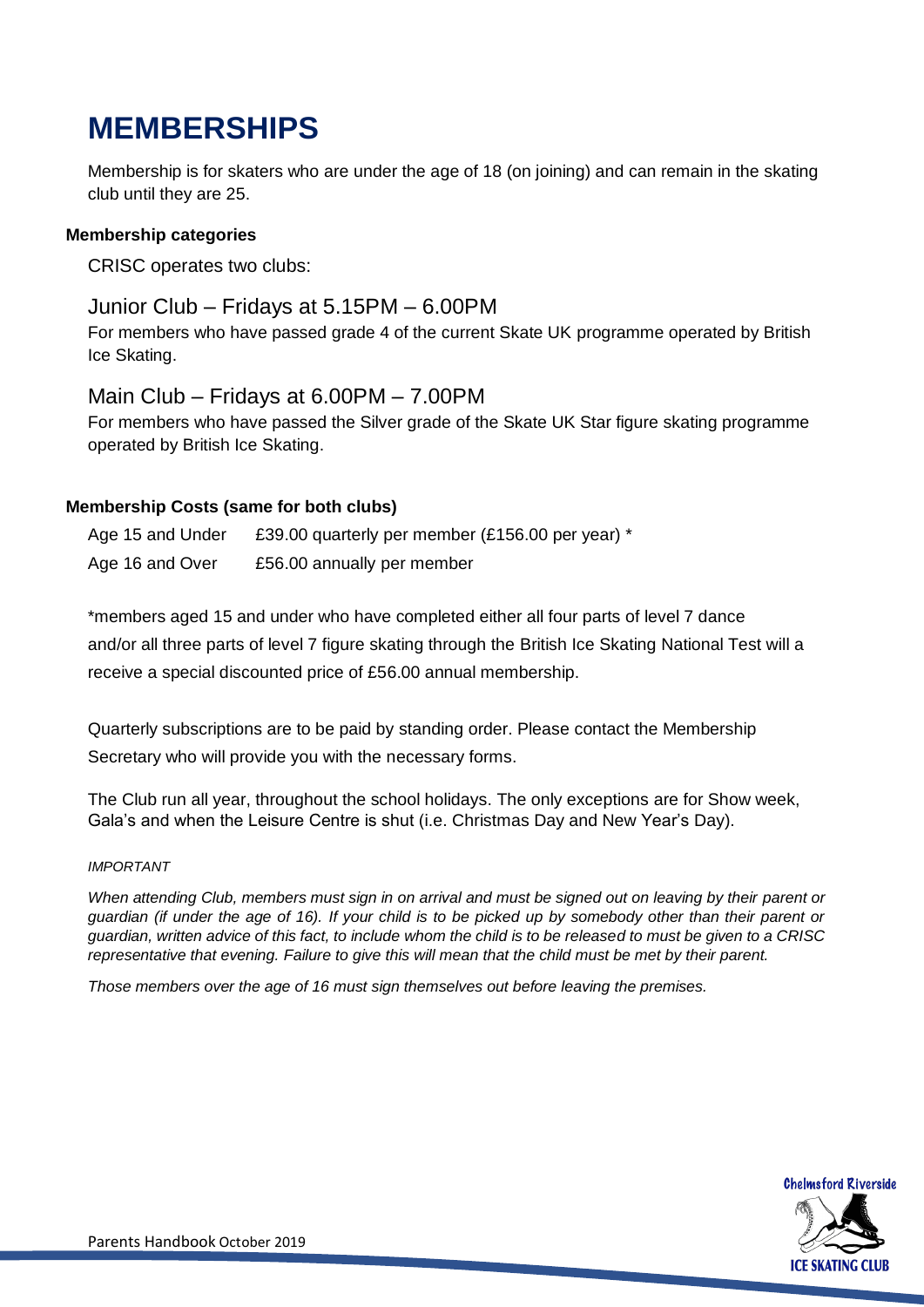### **ABOUT CRISC**

The Club provides for the disciplines of Figure, Ice Dance and Pairs Skating, and is open to skaters who meet the criteria specified on the Membership page.

Unfortunately, the Club does not offer individual/private skating lessons. However, a list of the coaches who teach at Riverside can be found on the CRISC website.

Club activities outside of our core club ice sessions may include:

- Off-ice fitness and conditioning
- Show performances for the public
- Galas

At CRISC, we strive to offer as many opportunities as we can to members.

All of the activities on offer are age, skill and developmentally appropriate. Different performances, galas and club sessions will appeal to you depending on your level of ability.

If you have a great idea or any area of concern, please tell one of the Committee. Good or bad, we want to hear: unless we know, we can't make the changes that need to happen.

Finally, it is vital for all members to adhere to club ice etiquette at all times. Please ensure you and/or your child understands and follows this. It allows you to stay safe and get the most enjoyment out of the Club. We hope you enjoy your time with us whilst participating in this wonderful sport.

### **MISSION STATEMENT**

**Chelmsford Riverside Ice Skating Club's mission is to promote and encourage figure skating at all levels, whilst at the same time, create, maintain and promote a healthy and positive environment in which our members can develop physically and emotionally through the sport of figure skating.**

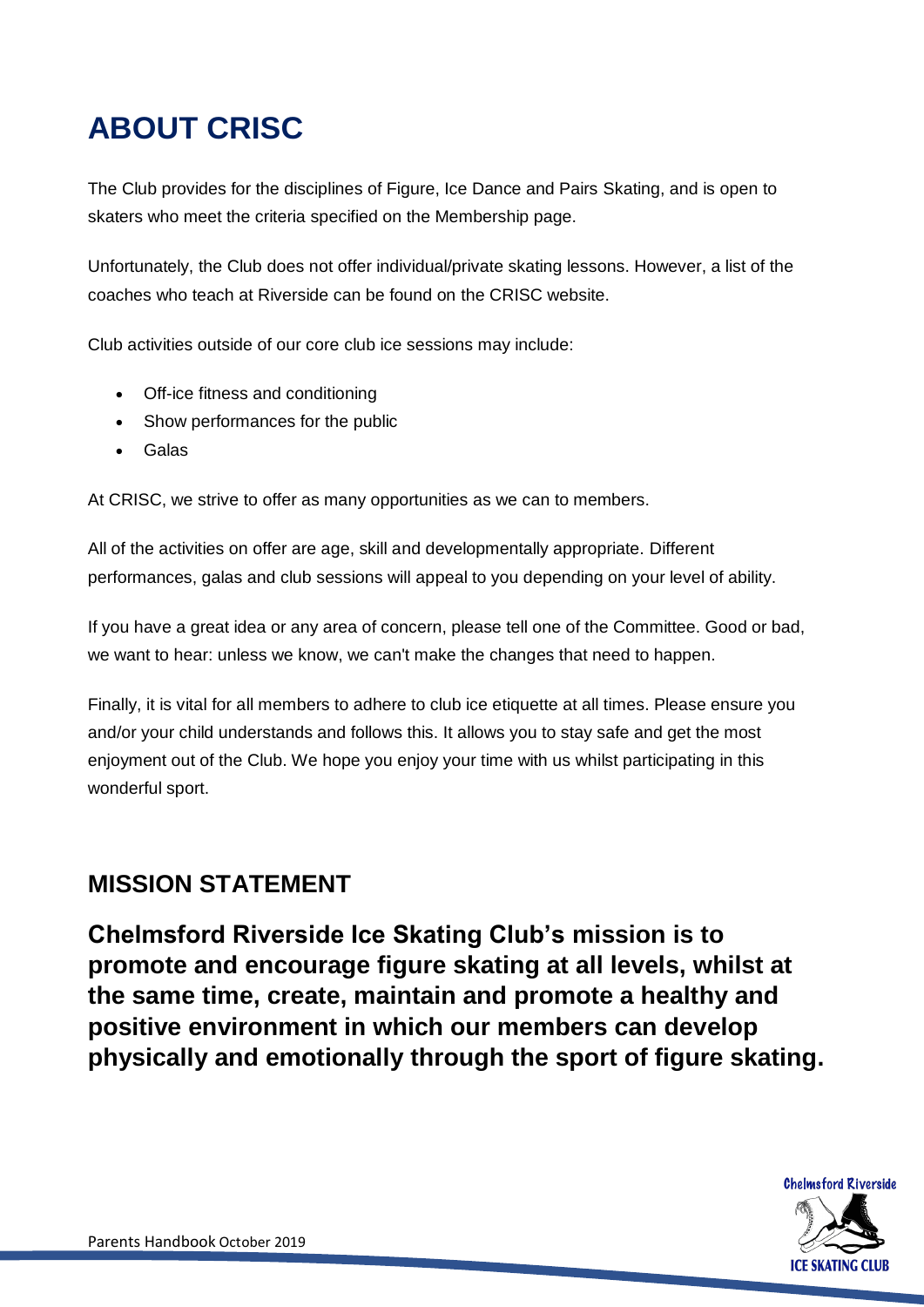### **ABOUT BRITISH ICE SKATING**

British Ice Skating is recognised by the Sports Councils (UK Sport, Sport England, Scottish Sports Council, Sports Council for Wales and Sports Council for Northern Ireland) as the governing body of ice skating in the UK.

It is affiliated to the International Skating Union (ISU), the international governing body for ice skating disciplines. British Ice Skating is one of the oldest governing bodies in the UK, being founded as the National Skating Association of Great Britain (NSA) in February 1879. The NSA took part in founding the ISU.

British Ice Skating's current functions can be summarised as follows:

- Membership subscriptions and servicing
- Test systems
- Coach education
- Judge/official education
- Major event management

World Class programmes British Ice Skating has more than 6,000 members and is responsible for both Figure Skating (singles, pairs, dance and synchronized) and Speed Skating (short track) ice skating disciplines.

More than 70,000 skaters complete the British Ice Skating accredited Learn to Skate programme (Skate UK) every year, which is available from the majority of ice rinks across the UK and available for both youngsters and adults.

British Ice Skating is a company limited by guarantee (Registration number 2677064) and is controlled by an elected Board of Directors all of whom work on a voluntary basis for the Association.

#### **BRITISH ICE SKATING'S MISSION STATEMENT**

**British Ice Skating is the Governing Body for ice skating in the UK. Its mission is to promote, develop and support all ice skating disciplines, within a safe and constructive enrivonment that provides participants the opportunity to fulfil their potential and personal goals, within a recreational, fitness or competitive activity.**

**"Skate for Fun, Skate for Gold", Skate for Life"**

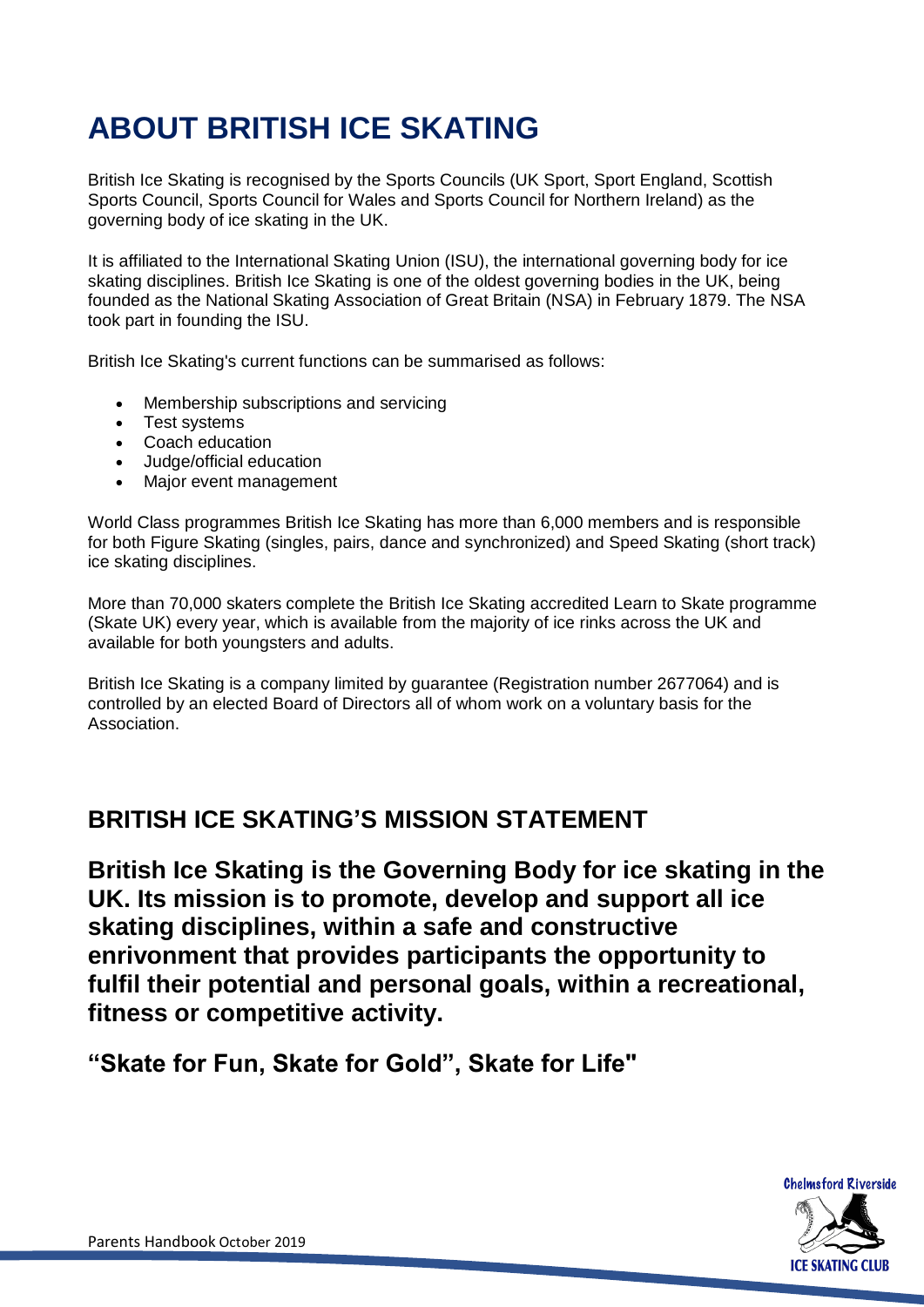### **SAFEGUARDING POLICY**

Sport can and does have a very powerful and positive influence on people – especially young people. Not only can it provide opportunities for enjoyment and achievement; it can also develop valuable qualities such as self-esteem, leadership and teamwork. These positive effects can only take place if sport is in the right hands, namely in the hands of those who prioritise the welfare of all children and young people and vulnerable adults and adopt practices that support, protect and empower them.

CRISC has a duty of care, based in law and guidance, in order to safeguard all skaters from abuse. We believe that every person has the right to feel safe and be protected from any situation or practice that could result in him or her being physically or psychologically harmed. It is essential that the people we work with do not feel threatened or abused by anything we say or do and this policy sets out the safeguards we have in place to protect them from abuse. It is also essential that they themselves are aware of the safeguards we have in place and to know where to go should they have concerns of this nature. Every person involved in ice skating has therefore a legal and moral responsibility to protect children and young people from abuse.

CRISC is committed to safeguarding the well-being of the children and young people, vulnerable adults, parents, carers, coaches, staff and volunteers who are involved in the organisation. We recognise that children and young people have rights as individuals and should be valued, listened to and treated with respect. All children and vulnerable young people are at risk of abuse and we therefore aim to achieve excellent standards of safeguarding in all areas.

CRISC will:

- accept the moral and legal responsibility to implement procedures to provide a duty of care for young people and vulnerable adults, safeguard their wellbeing and protect them from harm;
- respect and promote the rights, wishes and feelings of young people and vulnerable adults
- recognise that some young people and vulnerable adults face additional barriers to getting help because of increased vulnerabilities which could include their ethnicity, gender, age, religion, disability, sexual orientation, social background or culture
- ensure they adopt best practice to safeguard and protect young people and vulnerable adults from abuse and to reduce the likelihood of allegations being made against themselves
- accept and abide by the CRISC Safeguarding Policy and Procedures and British Ice Skating's Code of Ethics and Conduct as well as all other policies, procedures and guidance respond appropriately to any complaints about poor practice or allegations of abuse.

We are committed to selecting volunteers safely, ensuring all the necessary checks are made. We recognise and promote that all committee members and voluntary positions have a duty to prevent the abuse of children and vulnerable adults and report any safeguarding concerns to the relevant person. The Club will share concerns with agencies that need to know, involving parents, carers / enablers, children and vulnerable adults appropriately. This document sets out the policy, case management processes and reporting procedures for all volunteers when engaged in skating activities with children and young people. Any complaint about the way that CRISC has handled a safeguarding concern will be logged through our Complaints Policy and addressed by the relevant team.

![](_page_7_Picture_11.jpeg)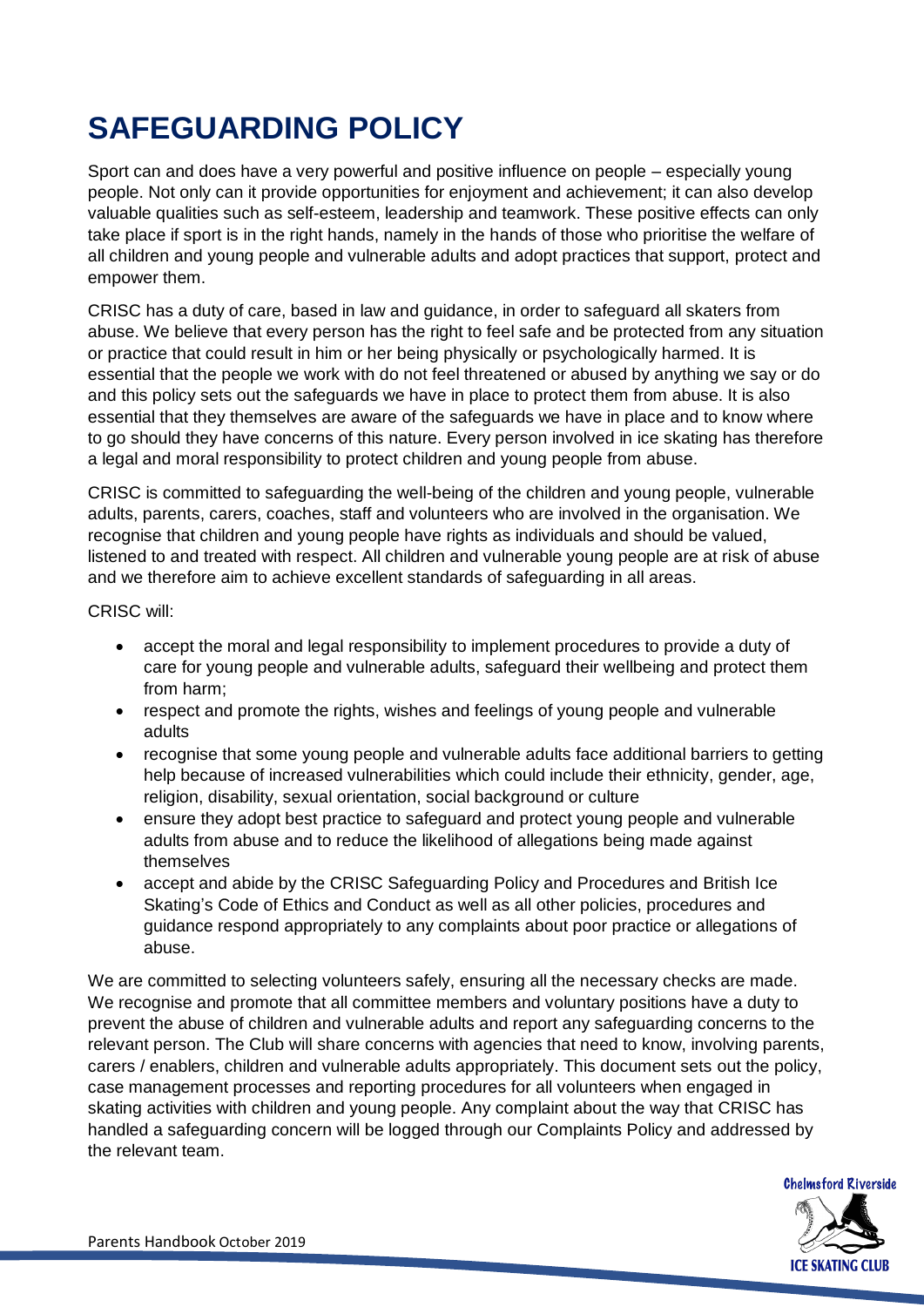CRISC acknowledges the duty of care to safeguard and promote the welfare of children and is committed to ensuring safeguarding practice reflects statutory responsibilities, government guidance and complies with best practice and BRITISH ICE SKATING requirements.

The policy recognises that the welfare and interests of children are paramount in all circumstances. It aims to ensure that regardless of age, gender, religion or beliefs, ethnicity, disability, sexual orientation or socio-economic background, all children;

As part of our safeguarding policy we will:

- Ensure all Club Volunteers, helpers and officials working with young people should read and adhere to all of the CRISC Safeguarding Policies. The Club will follow the guidance of these policies in the event of any concerns or allegations.
- Promote and prioritise the safety and wellbeing of children and young people.
- Ensure everyone understands their roles and responsibilities in respect of safeguarding and is provided with appropriate learning opportunities to recognise, identify and respond to signs of abuse, neglect and other safeguarding concerns relating to children and young people.
- Ensure appropriate action is taken in the event of incidents/concerns of abuse and support provided to the individual/s who raise or disclose the concern.
- Ensure that confidential, detailed and accurate records of all safeguarding concerns are maintained and securely stored.
- The Club will ensure that anyone who meets the eligibly criteria for a Disclosure check will not be deployed until a satisfactory check has been returned.
- Ensure robust safeguarding arrangements and procedures are in operation.
- The Club will obtain written contact, and medical details of all club players which will be made known to coaches, where deemed appropriate and/or necessary.
- The Club will identify a person(s) whose role it is to deal with any issues concerning Child Protection and Harassment (Club Welfare Officers) and notify this person(s) to all members. Anyone with concerns with respect to Child Abuse or Harassment should contact that person. If that person is unavailable they can contact the British Ice Skating Lead Safeguarding Officer.
- The policy and procedures will be widely promoted and are mandatory for everyone involved in the Club. Failure to comply with the policy and procedures will be addressed without delay and may ultimately result in dismissal/exclusion from the Club.

![](_page_8_Picture_13.jpeg)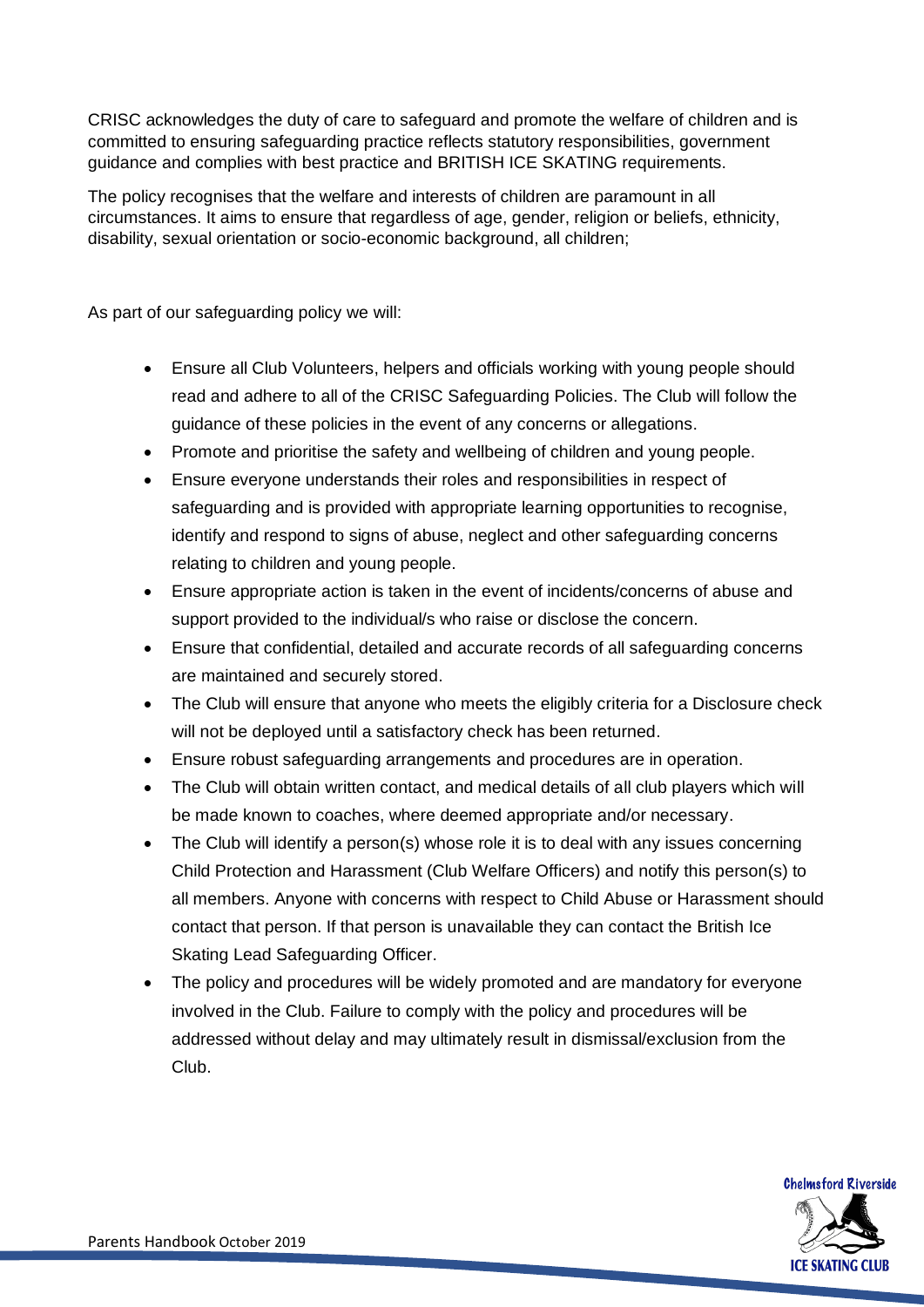#### **Safeguarding Roles & Responsibilities of the Club**

#### **Club Welfare Officer (CWO)**

The Club Welfare Officer is the person appointed at club level and provides the essential point of contact for welfare within the Club. The CWO is the person who has responsibility for receiving and acting upon concerns reported to them within the Club setting. The Club Welfare Officer should be selected for their skills and knowledge, such as being able to handle safeguarding matters in an appropriate and confidential manner. They should be approachable for any concerns regarding safeguarding and be appropriately supported by other members of the Club. The CWO will report concerns to the British Ice Skating SLO and offer advise at a club level where safeguarding concerns have arisen. Along with the Club Committee and rink management, the Club Welfare Officer should ensure that the Club is adopting and implementing the safeguarding policy.

#### **BRITISH ICE SKATING Safeguarding Lead Officer (SLO)**

Every sports organisation should designate a person to promote the welfare of children and vulnerable adults within the sport. The role includes liaising with the DBS recruitment process, coordinating the dissemination of relevant safeguarding policies, procedures and resources as well as supporting Club Welfare Officers in their roles. The SLO also provides support for the British Ice Skating board, as well as managing the administration of cases of poor practice/abuse within the sport and contribution to the Case management panel when cases arise. This includes being the central point of contact for enquiries such as from complainants, the LADO, Children's Social Care and/or the Police. The SLO is the British Ice Skating national lead for receiving and acting upon concerns of a safeguarding nature. This person will receive concerns about:

- unacceptable behaviour of a member of staff or volunteer towards a child
- unacceptable behaviour towards a child by someone within a club setting
- concerns of a serious or significant nature
- any concerns arising outside of a club situation, such as privately owned and run Ice rinks
- any concerns outside the scope of the CWO.

Further information can be found in the Safeguarding and Protecting Young People policy

<http://iceskating.org.uk/is/assets/File/Safeguarding%20and%20protecting.pdf>

![](_page_9_Picture_12.jpeg)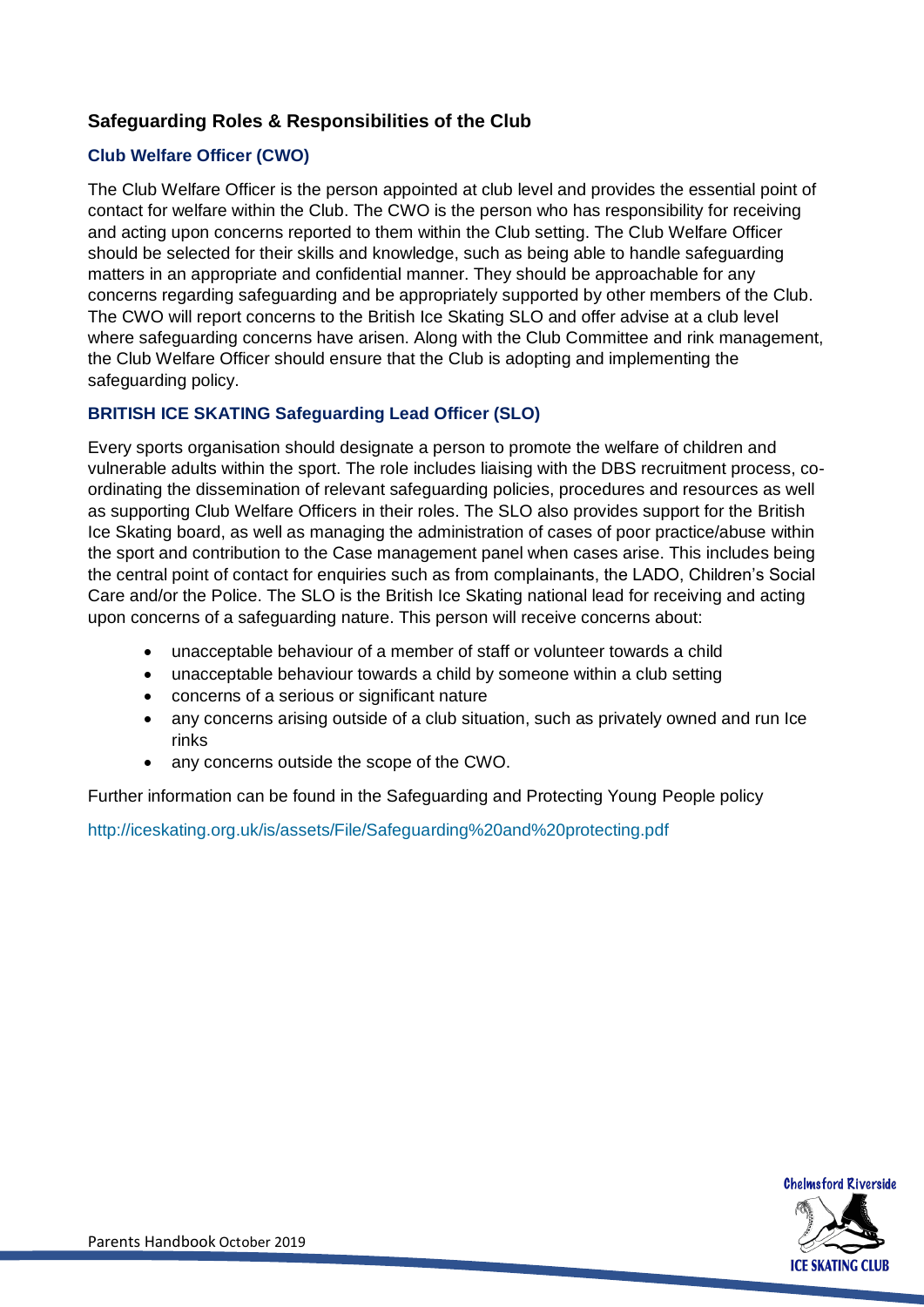### **ICE ETIQUETTE**

Club Ice time is for members with mixed ability and therefore it is important to be aware of other skaters at all times.

All members skate at their own risk, however, following these rules will help to reduce the risks to you and others.

- Be mindful of other skaters around you
- Look out for skaters that may not be aware of you. For example, skaters entering or exiting a spin or jump.
- Watch out for skaters especially on entering the ice, or from moving away from the barriers.
- Always look in the direction of travel when skating backwards.
- Do not play chasing games or cut across the flow of skaters, unless being directed by an ice skating coach.
- Do not stand around chatting in the middle of the ice. If necessary, move to the barrier.
- If you fall, get up quickly for your own safety and that of others.
- Do not sit or lie on the ice, nor spray or throw ice, nor build ice mounds. All of these can be dangerous.
- Long hair should be tied back. Please wear suitable clothing. No scarves or loose clothing should be worn as these may get caught in a skate blade. Check your clothing and accessories for safety before getting on the ice.
- Make sure your laces are tied properly and if you need to re-tie them, do so off ice.
- Food (including gum) and drink are not allowed on the ice, except for water bottles.
- Please refrain from bad behaviour, such as kicking the ice or barrier, yelling at other skaters or using bad language. Skaters who behave this manner will be asked to leave the ice and a Committee member will be informed.
- Make sure you have fun but be mindful of others.
- **REMEMBER THAT SAFETY COMES FIRST**.

![](_page_10_Picture_17.jpeg)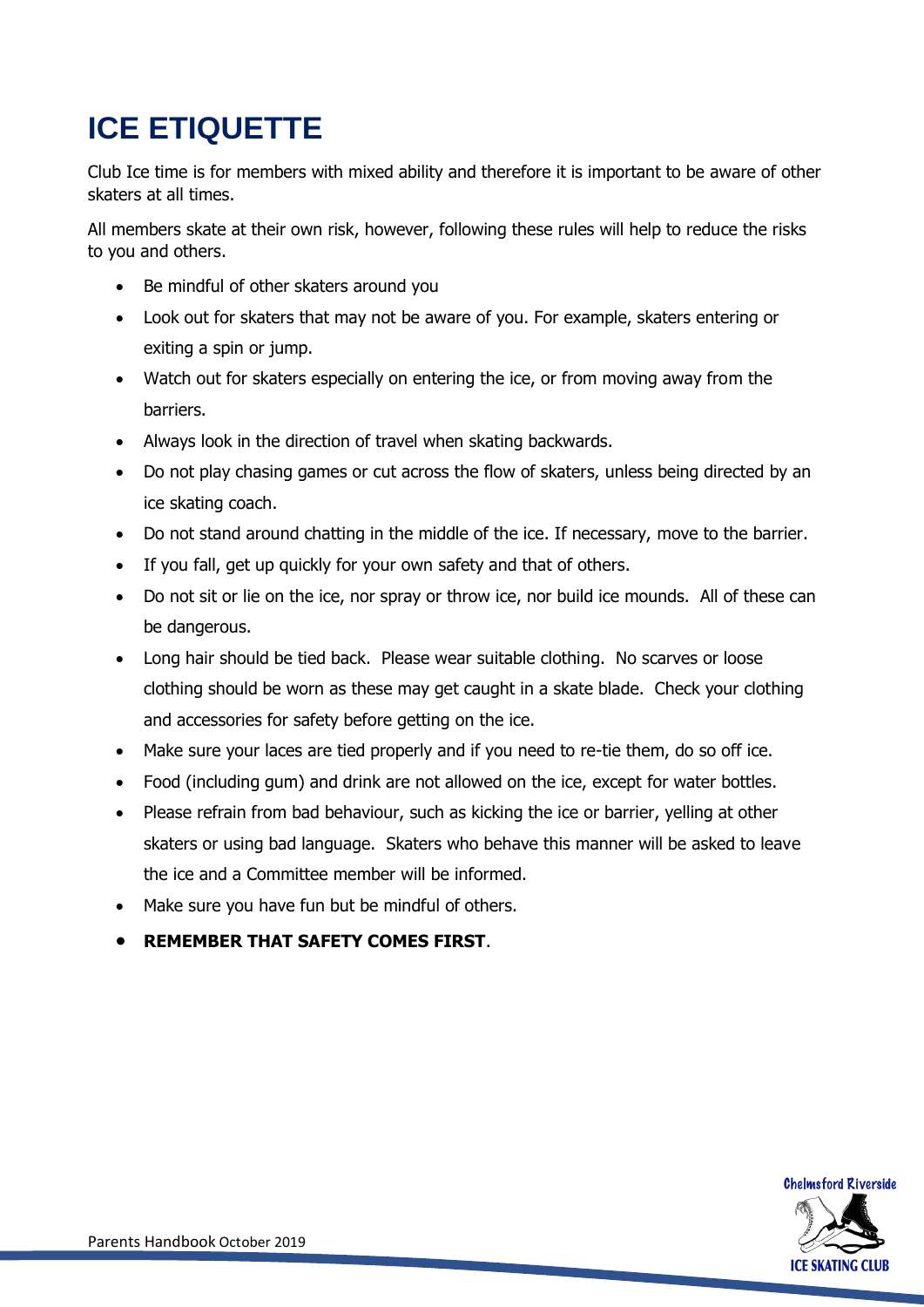### **CODE OF CONDUCT – ICE SKATERS**

#### **Code of conduct for children and young people**

CRISC is fully committed to safeguarding and promoting the wellbeing of all its members. The Club believes that it is important that members, coaches, administrators and parents associated with CRISC should at all times show respect and understanding for the safety and welfare of others. Therefore, members are encouraged to be open at all times and to share any concerns or complaints that they may have about any aspect of CRISC with a club Welfare Officer.

As a member of CRISC you are expected to abide by the following junior code of practice:

#### **Children and young people are expected to:**

- Be loyal and give their friends a second chance.
- Be friendly and particularly welcoming to new members.
- Be supportive and committed to other team members, offer comfort when required.
- Keep yourself safe.
- Report inappropriate behaviour or risky situations for youth members.
- Be fair and be trustworthy
- Respect coaches, judges and accept decisions.
- Show appropriate loyalty and be gracious in defeat.
- Respect opponents.
- Not cheat or be violent and aggressive.
- Make your club a fun place to be.
- Keep within the defined boundary of the coaching area.
- Behave and listen to all instructions from the coach.
- Show respect to other children and young people and show team spirit.
- Take care of equipment owned by CRISC.
- Respect the rights, dignity and worth of all participants regardless of age, gender, ability, race, cultural background or religious beliefs or sexual identity.
- Refrain from the use of bad language or racial/sectarian references. This includes bullying using social media or texting.
- Not get involved in inappropriate peer pressure and push others into something they do not want to do
- Keep to agreed timings for training and competitions or inform their coach if they are going to be late.
- Wear suitable clothing and footwear
- Pay any fees for training or events promptly.
- Not smoke on club premises or whilst representing CRISC at competitions.
- Not consume alcohol or drugs of any kind on the Club premises or whilst representing CRISC.

![](_page_11_Picture_28.jpeg)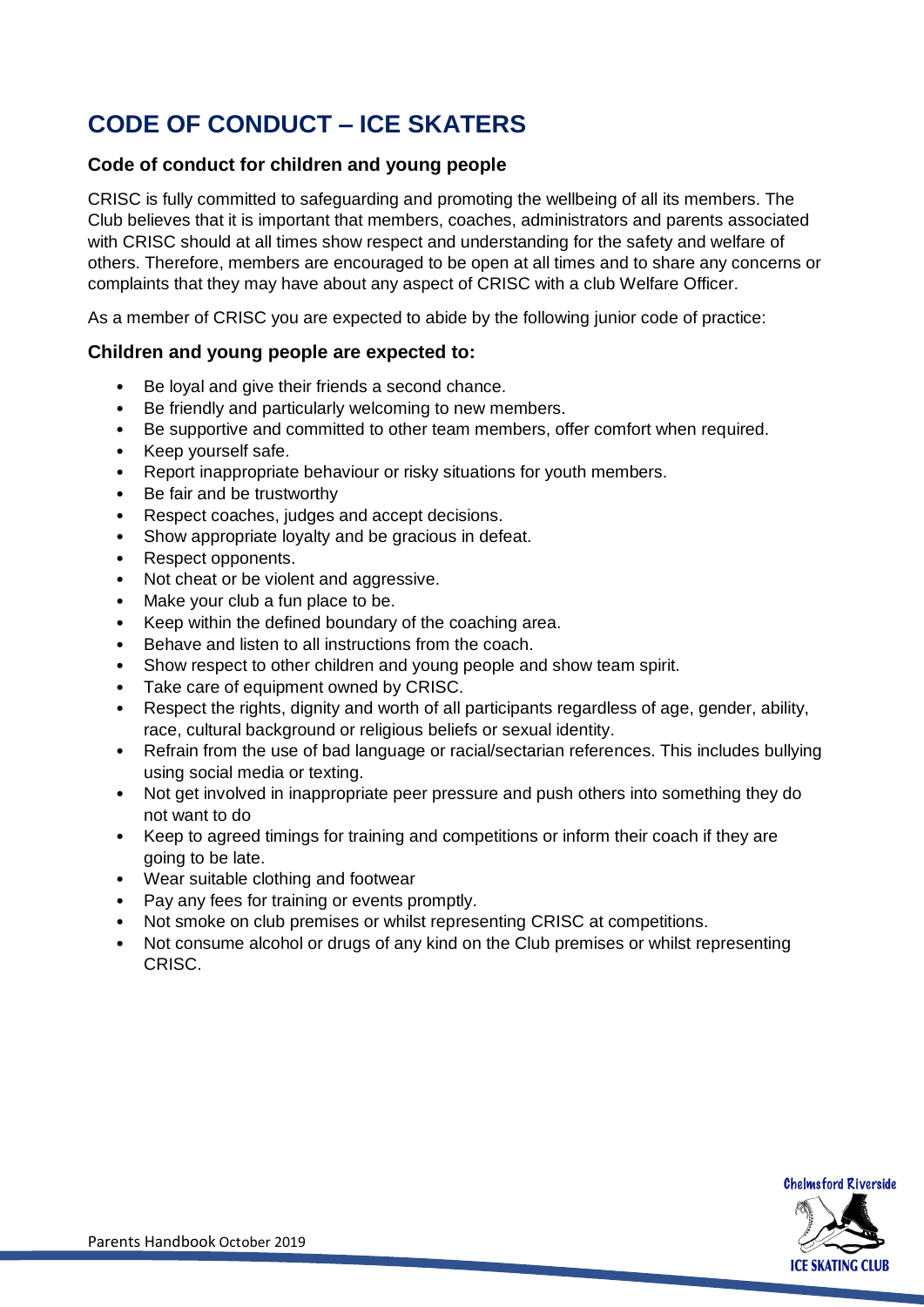#### **Children / Young People have the right to**:

- Be safe and happy in their chosen activity
- Be listened to
- Be respected and treated fairly
- Privacy
- Enjoy your sport in a protective environment
- Be referred to professional help if needed
- Be protected from abuse by other member or outside sources
- Participate on an equal basis, appropriate to their ability
- Experience competition and the desire to win
- Be believed
- Ask for help
- Have any concerns taken seriously and acted upon

Any minor misdemeanours and general misbehaviour will be addressed by the coach and reported verbally to the designated person. More serious or persistent misbehaviour may result in disciplinary action and potentially dismissal from CRISC. Parents will be informed at all stages.

Disciplinary action can be appealed to a club Welfare Officer with final decisions taken by the Club Committee or referred to British Ice Skating depending on the disciplinary procedures within the sport.

![](_page_12_Picture_15.jpeg)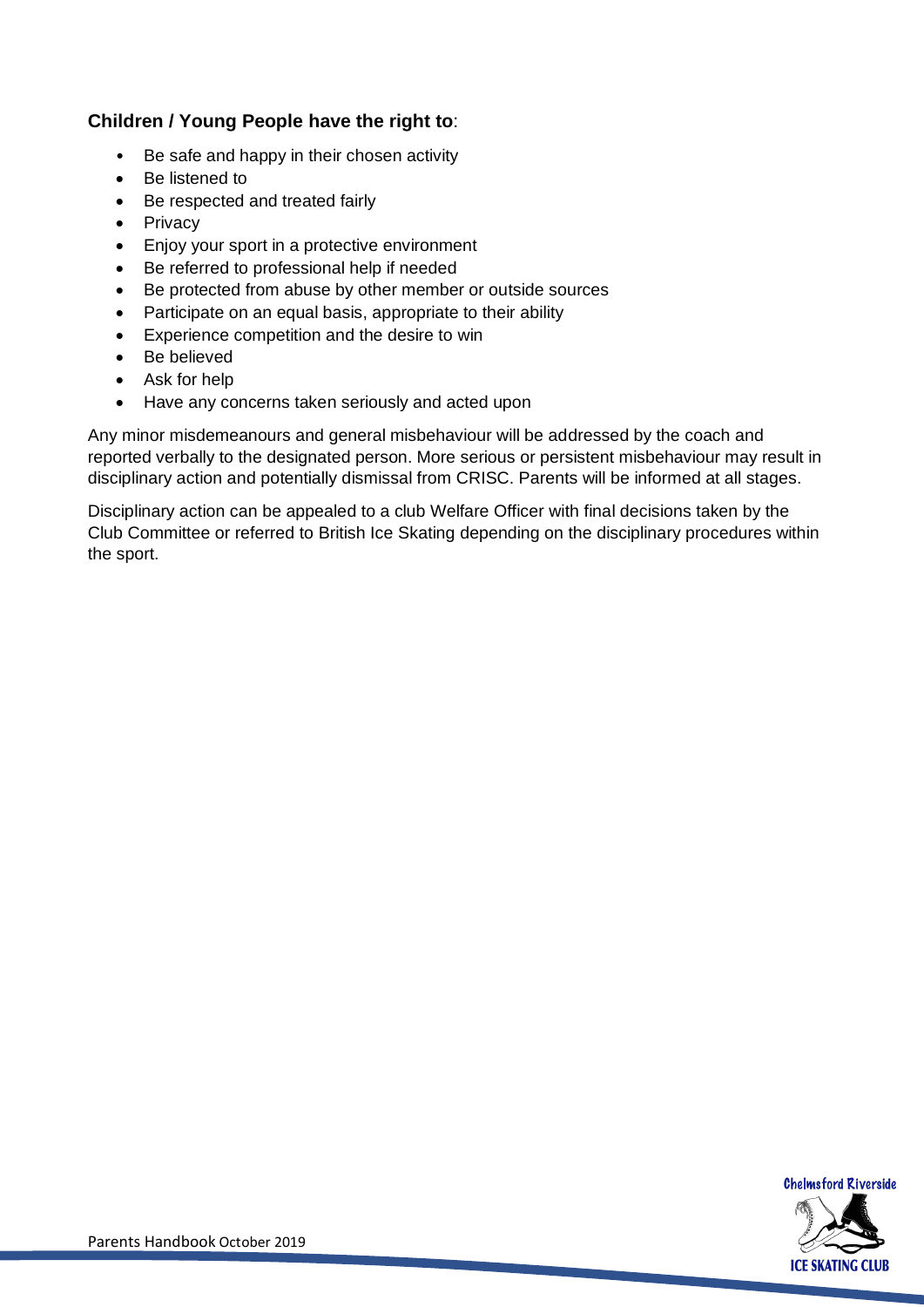### **CODE OF CONDUCT – PARENTS/CARERS**

#### **Parents play an essential part in a child's enjoyment of sports**

To help your child have a positive experience remember to:

- Focus on what your child wants to get out of sport
- Be the best role model you can be
- Help your child achieve their potential
- Be respectful of other children and coaches
- Communicate with the coach and Club

#### **Good practice for parents**

Parents should be encouraged to accompany their children to activities, but they should not be included in supervision calculations unless they are present in an official volunteering role. CRISC's Parents' Code of Ethics give everyone a guide to what is expected of parents if they are part of an organisation, participating in a sport, or are spectators at their child's events. Ethics in sport are embodied in the following principles: respect, responsibility, fairness, caring, trustworthiness and good citizenship.

CRISC's Parents' Code of Ethics asks the parents to respect the following guidelines:

- 1. Encourage your child to skate in a safe and healthy environment.
- 2. Encourage good sportsmanship by demonstrating positive support for all skaters, coaches, volunteers and officials and do not question the judgement of event officials
- 3. Emphasise that doing one's best is more important than winning. Teach that effort and participation are important as victory
- 4. Do your best to make skating fun and remember that the child participates in sports for his/her own enjoyment – not yours. Do not force them to participant unwillingly
- 5. Advise your child to treat other skaters, coaches and officials with respect
- 6. Advise your child to treat everyone equally and sensitively regardless of their age, disability, gender, race, ethnic origin, cultural background, sexual orientation, religious beliefs or political affiliation
- 7. Inform your child's coach of any physical disability that may affect the safety of the child or the safety of others.
- 8. Place the emotional and physical well-being of your child ahead of your personal desire to win.
- 9. Support all efforts to remove verbal, physical and racist abuse from ice skating
- 10. Remember that young people and vulnerable adults learn best by example

#### **As a parents/carer you have the right to:**

- Be assured that your child is safeguarded during their participation in sport
- Be informed of problems or concerns relating to your children
- Be informed if your child is injured
- Have your consent sought for participation in event, trips and competition
- Have your consent sought for participation in film or photography
- Have any concerns about any aspect of your child's welfare responded to

![](_page_13_Picture_28.jpeg)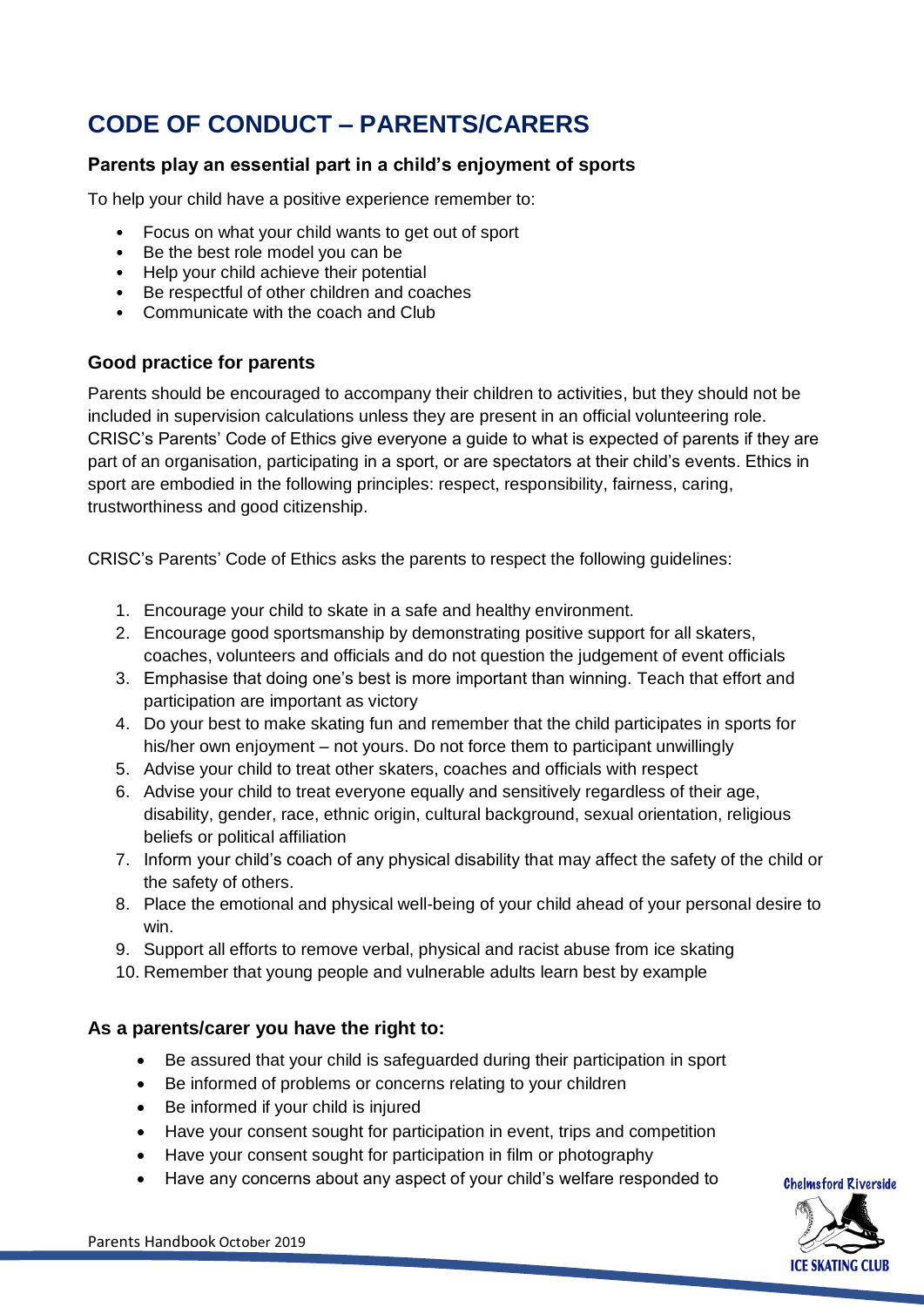#### **As parents, you are expected to:**

- Complete and return the Membership Application Form pertaining to your child's participation within CRISC
- Be responsible for ensuring your child arrives and is collected punctually before and after sessions/competitions/events
- Ensure your child has appropriate kit and clothing. Any child not in possession of the fundamental requirements will not be permitted to participate
- Detail any relevant medical concerns or conditions pertaining to your child on the Membership Application form. Any changes in the state of the child's health should be reported to the coach and a CRISC Committee member prior to the activity
- To inform a Committee member prior to the activity starting if your child is to be collected early
- Encourage your child to play by the rules, and teach them that they can only do their best
- Ensure that your child understands their code of conduct
- Behave responsibly whilst spectating; do not embarrass your child
- Show appreciation and support the coach
- Be realistic and supportive
- Accept the decisions of coaches, judges and other officials

Any breaches of this code of conduct will be dealt with immediately by a Designated Person. Persistent concerns or breaches may result in you being asked not to attend training sessions or any other event organised by CRISC if your attendance is considered detrimental to the welfare of young participants.

**Should a parent/carer continue to breach the code of behaviour; CRISC may regrettably ask your child to leave the session, event or ultimately, have their club membership terminated.**

![](_page_14_Picture_14.jpeg)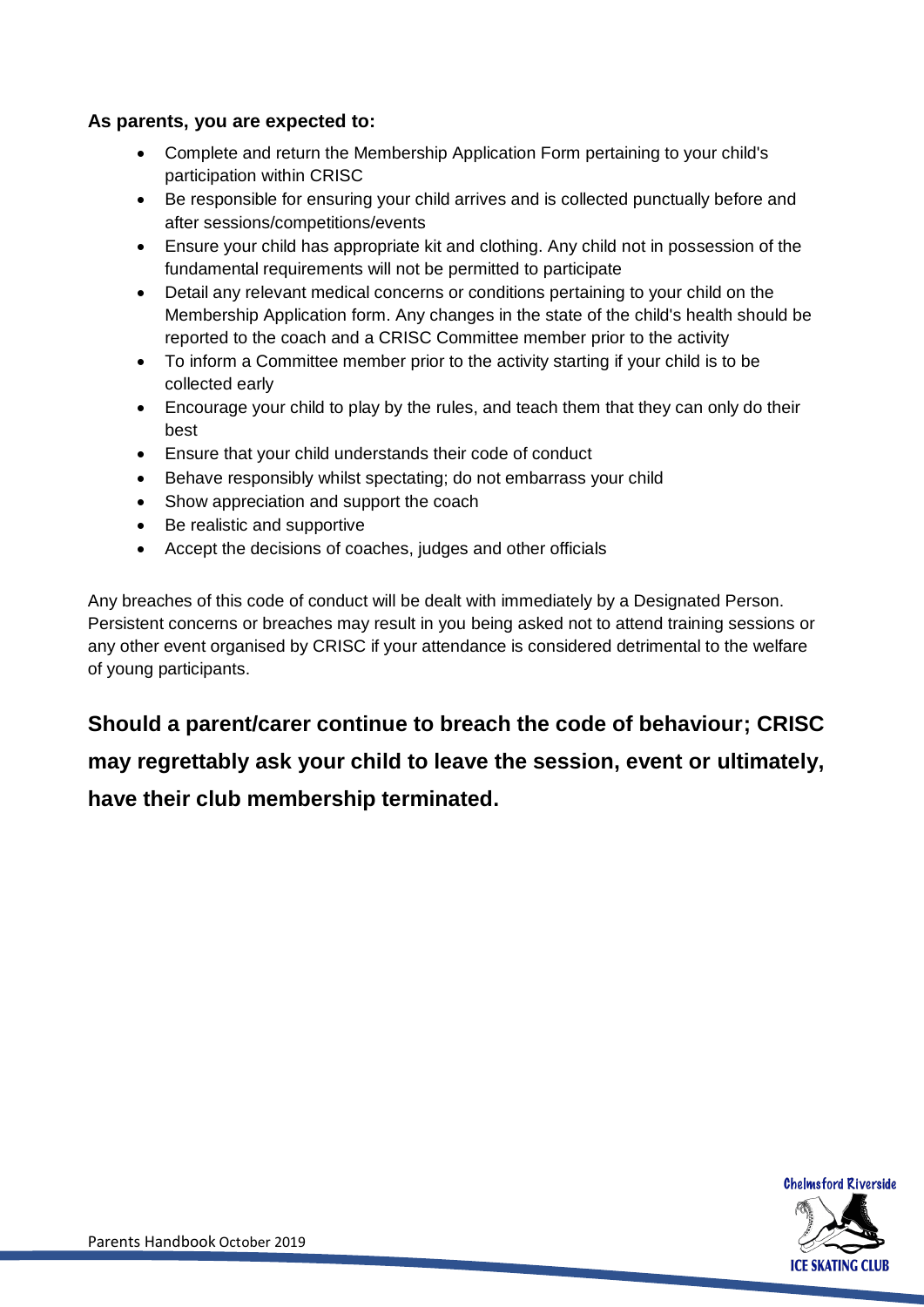### **CODE OF CONDUCT – VOLUNTEERS**

#### **Volunteers involved in sport for children and young people have a great opportunity to be a positive role model and help build an individual's confidence.**

#### **Volunteers are expected to:**

- Ensure the safety of all children by providing effective supervision.
- Consider the wellbeing and safety of children.
- Encourage children to accept responsibility for their own performance and behaviour
- Treat all children and young people fairly and ensure they feel valued. Have no favourites
- Encourage all children not to discriminate on the grounds of religious beliefs, race, gender, social classes or lack of ability
- Not allow any rough or dangerous play, bullying, or the use of bad language or inappropriate behaviour
- Appreciate the efforts of all young people and do not push individuals unnecessarily. Never exert undue influence over performers to obtain personal benefit or reward
- Always be positive, approachable and offer praise to promote the objectives of CRISC
- Not let any allegations of abuse of any kind or poor practice to go unchallenged or unrecorded. Incidents and accidents to be recorded in the line with the Club's procedures. Parents must be informed
- Never use sanctions that humiliate or harm young people.
- Report accidents or incidents of alleged abuse or poor practice to the designated person
- Administer minor first aid in the presence of others and where required refer more serious incidents to the rinks "first aider"
- Have access to telephone for immediate contact to emergency services if required
- Foster team work to ensure the safety of youth members in their care
- Ensure the rights and responsibilities of youth members are enforced
- Establish and address the additional needs of disabled children or other vulnerable groups
- Not abuse members physically, emotionally or sexually
- Not engage in a sexual relationship with a young person for whom they are responsible
- Maintain confidentiality about personal or sensitive information
- Respect and listen to the opinions of young people
- Develop an appropriate working relationship with participants, based on mutual trust and respect
- Be a role model, displaying consistently high standard of behaviour and appearance (disciplined/committed/time keeping), remember children learn by example
- Refrain from smoking and consumption of alcohol during club activities or coaching sessions
- Never condone rule violations, rough play or the use of prohibited substances
- not spending excessive amounts of time alone with children unless in exceptional circumstances
- Never taking children to their home
- Not administering First Aid involving the removing of children's clothing unless in the presence of others

![](_page_15_Picture_30.jpeg)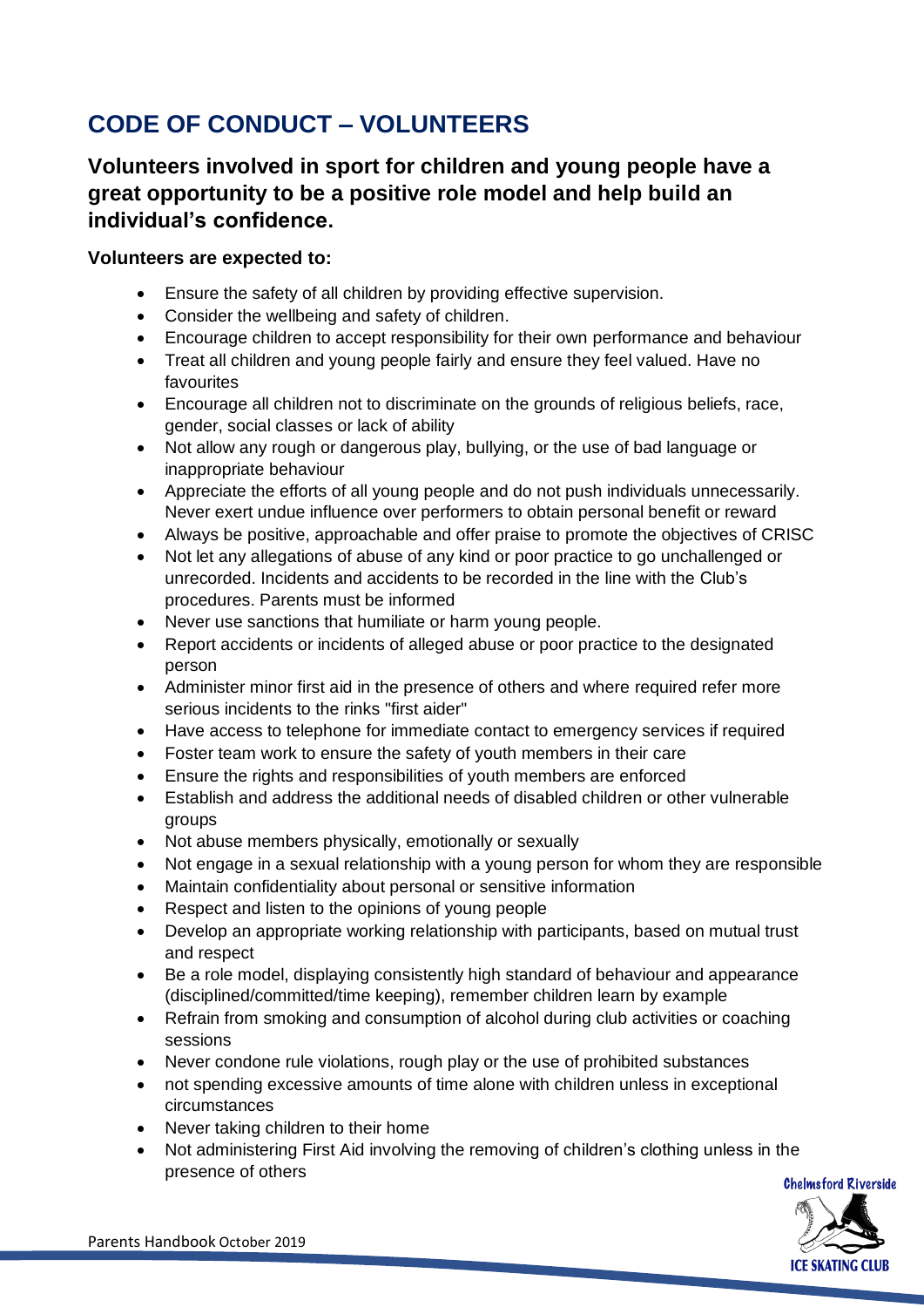#### **Volunteers have the right to:**

- Support in the reporting suspected abuse or poor practice
- Access to professional support services
- Fair and equitable treatment by British Ice Skating and the Club
- Be protected from abuse by children/youths, other adult members and parents
- Not to be left vulnerable when working with children

Any minor misdemeanours and general misbehaviour will be dealt with immediately and reported verbally to the designated person. Serious or persistent breach of the code will result in disciplinary action and could lead to dismissal from the Club/sport.

Dismissals can be appealed by the volunteer with final decisions taken by the Club committee or referred to the governing body depending on the disciplinary procedures within the sport.

#### **Emergency action and first aid**

All Volunteers should be prepared with an action plan in the event of an emergency and be aware of our First Aid Procedures

This will include:

- Access to first aid equipment
- Telephone contact if the participant is a minor
- Telephone contact to the emergency services

#### **The Club will:**

- recognise its duty of care and responsibility to safeguard all participants from harm
- promote and implement this anti-bullying policy in addition to our safeguarding policy and procedures
- seek to ensure that bullying behaviour is not accepted or condoned
- require all members of the Club to be given information about, and sign up to, this policy
- take action to investigate and respond to any alleged incidents of bullying
- encourage and facilitate children and young people to play an active part in developing and adopting a code of conduct to address bullying
- ensure that volunteers are given access to information, guidance and/or training on bullying.

![](_page_16_Picture_22.jpeg)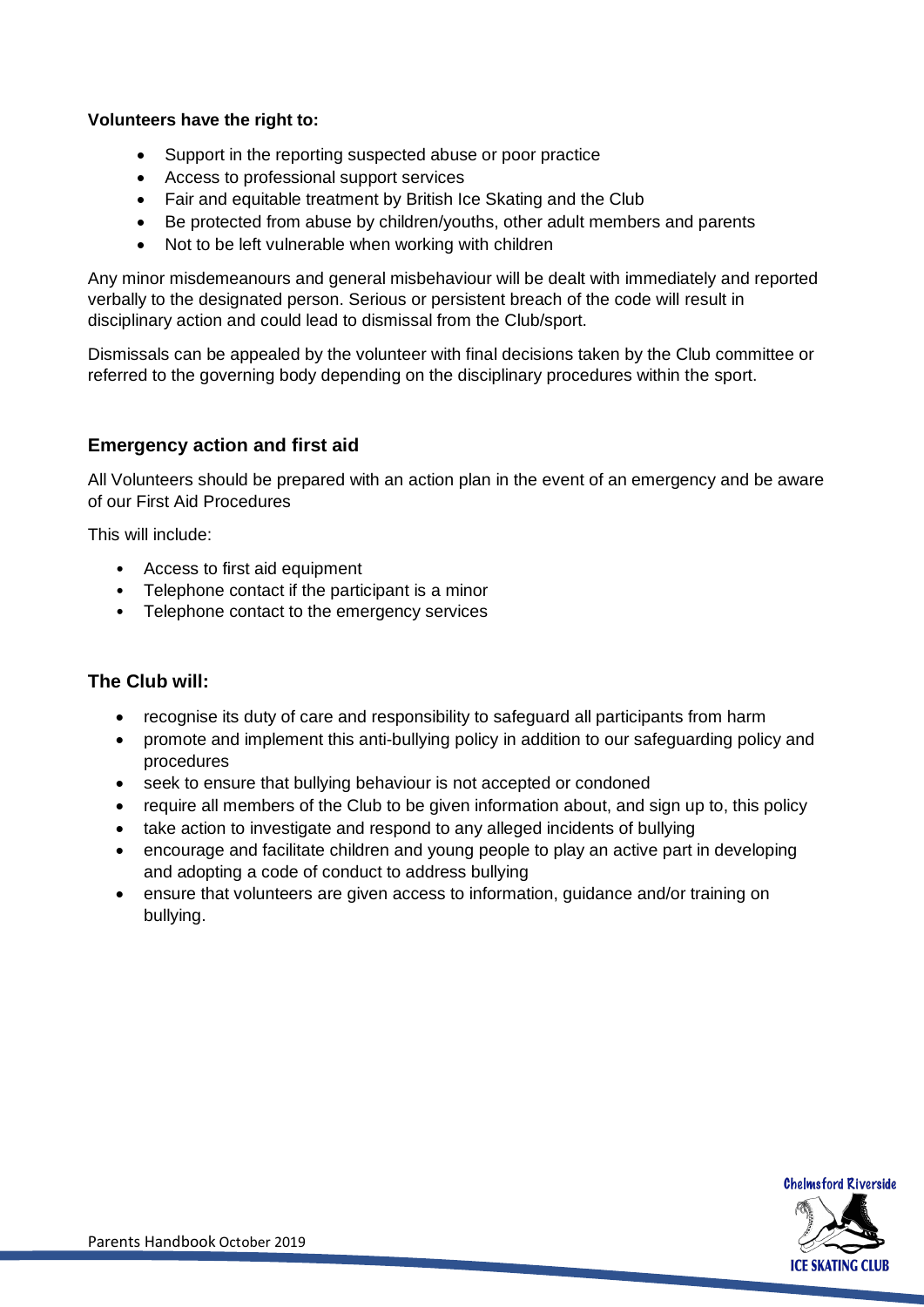#### **Each participant, volunteer or official will:**

- respect every child's need for, and rights to, a play environment where safety, security, praise, recognition and opportunity for taking responsibility are available
- respect the feelings and views of others
- recognise that everyone is important and that our differences make each of us special and should be valued
- show appreciation of others by acknowledging individual qualities, contributions and progress
- be committed to the early identification of bullying, and prompt and collective action to deal with it
- ensure safety by having rules and practices carefully explained and displayed for all to see
- report incidents of bullying they see by doing nothing you are condoning bullying.

![](_page_17_Picture_8.jpeg)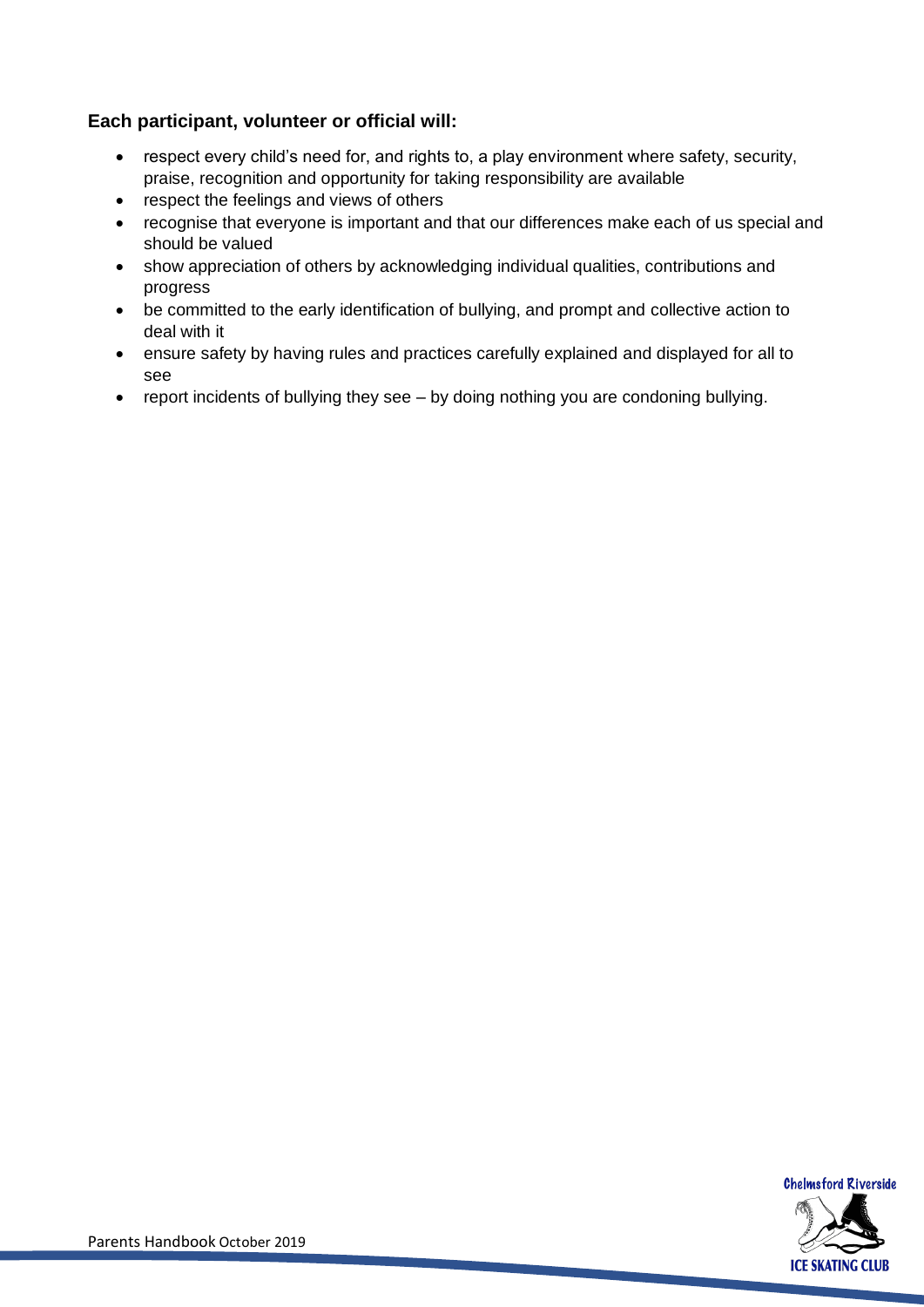## **ANTI-BULLYING POLICY**

#### **The Club will:**

- recognise its duty of care and responsibility to safeguard all participants from harm.
- promote and implement this anti-bullying policy in addition to our safeguarding policy and procedures.
- seek to ensure that bullying behaviour is not accepted or condoned.
- require all members of CRISC to be given information about, and sign up to, this policy.
- take action to investigate and respond to any alleged incidents of bullying.
- encourage and facilitate children and young people to play an active part in developing and adopting a code of conduct to address bullying.
- ensure that coaches are given access to information, guidance and/or training on bullying in accordance with BRITISH ICE SKATING policies and guidelines.

#### **Each participant, coach, volunteer or official will:**

- respect every child's need for, and rights to, a play environment where safety, security, praise, recognition and opportunity for taking responsibility are available
- respect the feelings and views of others
- recognise that everyone is important and that our differences make each of us special and should be valued
- show appreciation of others by acknowledging individual qualities, contributions and progress
- be committed to the early identification of bullying, and prompt and collective action to deal with it
- ensure safety by having rules and practices carefully explained and displayed for all to see
- report incidents of bullying they see by doing nothing you are condoning bullying.

#### **Bullying**

A common area of abuse or harm that you may become aware of in your role, is that of bullying.

Every child has the right to participate in ice skating free from the fear of bullying. Bullying may be seen as deliberately hurtful behaviour, usually repeated over a period of time, where it is difficult for those bullied to defend themselves.

Bullying has the potential to cause permanent harm (physical, emotional or psychological). Rinks and clubs should take steps to prevent bullying behaviour wherever possible and respond to incidents when they occur. A preventative approach means that sport is playing its part to create an environment and society in which people treat each other with respect.

Bullying can take the form of:

- verbal: name calling, teasing, threatening, spreading rumours, sarcasm, racist taunts, homophobic bullying, graffiti and gestures
- physical: hitting, kicking, punching, spitting, stealing/breaking belongings
- emotional: ignoring, hurtful emails/text messages, excluding from activities, tormenting, ridiculing, humiliating.

![](_page_18_Picture_25.jpeg)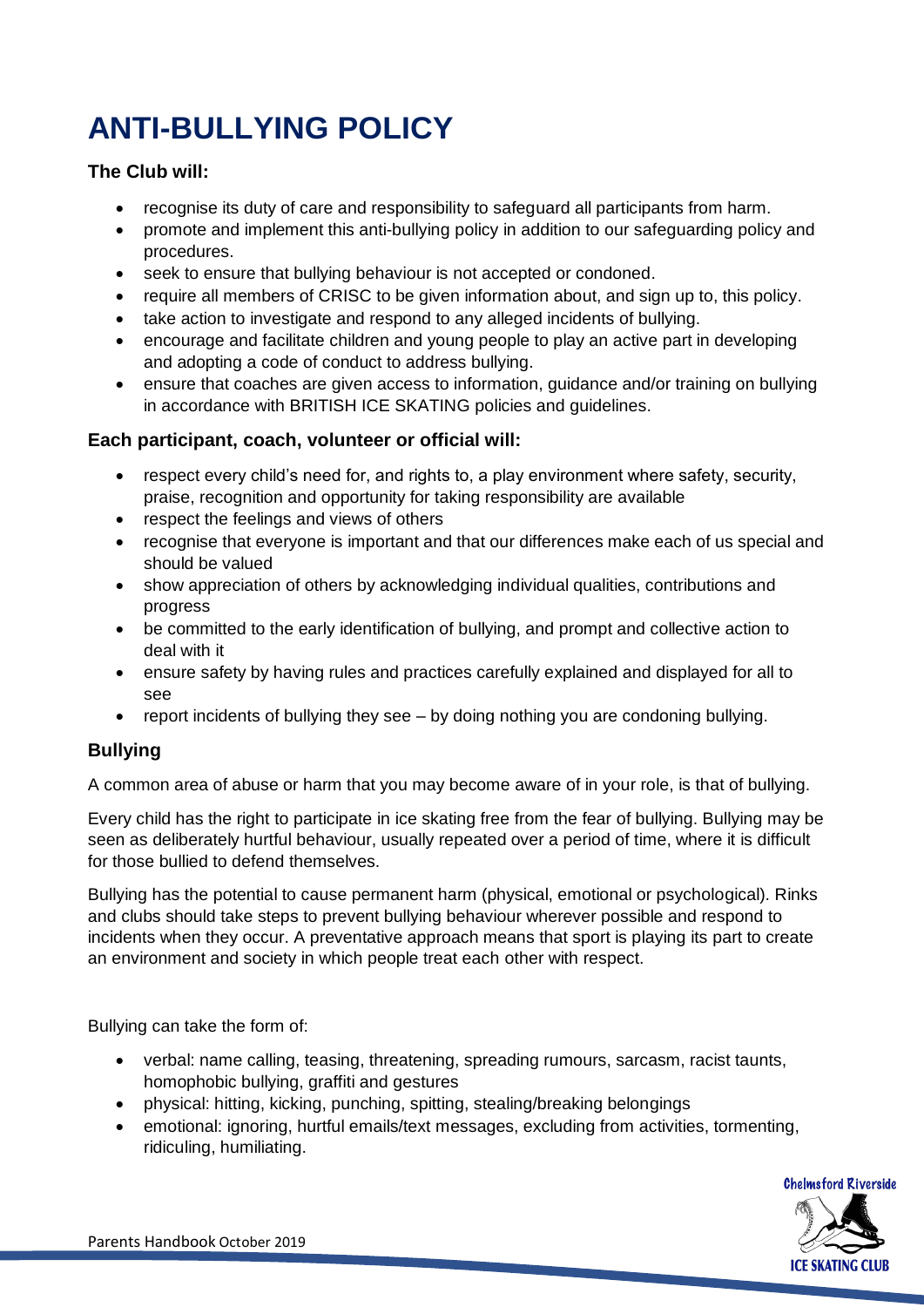Although anyone can be the target of bullying, victims are typically shy, sensitive and perhaps anxious or insecure. Sometimes they are singled out for physical reasons – being overweight, physically small, having a disability or belonging to a different race, faith or culture.

Bullies come from all walks of life; they bully for a variety of different reasons and may even have been bullied or abused themselves. Typically, bullies can have low self-esteem, be excitable, aggressive or jealous. Crucially, they have learned how to gain power over others. Identifying bullying

The competitive nature of sport can make it an ideal environment for the bully. The bully in ice skating can be:

- a parent who pushes too hard
- a coach who adopts a 'win-at-all costs' philosophy
- a player who intimidates
- an official who places unfair pressure on a person
- a spectator who shouts abuse.

The damage inflicted by bullying can frequently be underestimated. It can cause considerable distress to children, young people and vulnerable adults, to the extent that it affects their health and development or, at the extreme, causes them significant harm including self-harm or in extreme cases, suicide.

There are a number of signs that may indicate a person is being bullied:

- sudden reluctance to go to activities such as training or events that they used to enjoy or a drop off in performance/attendance
- regularly feeling ill before training or events
- physical signs such as stomach-aches, headaches, difficulty in sleeping, bedwetting, scratching and bruising, coming home with damaged equipment or clothes
- behavioural changes such as becoming withdrawn, anxious, clingy, depressed, tearful, aggressive, unreasonable
- start bullying others; a shortage of money or frequent loss of possessions
- In more extreme cases, they might stop eating, start stammering, cry themselves to sleep, have nightmares, run away or threaten/attempt suicide.

These signs may indicate other problems or be a reaction to other events in a child or young person's life but the possibility of bullying should be considered.

#### **Homophobic bullying**

Lesbian, gay and bisexual (LGB) people may face homophobic bullying. Homophobia is often driven by a lack of understanding which only serves to strengthen stereotypes and can lead to actions that cause LGB people to feel excluded, isolated or undervalued.

#### **Adults Bullying Children or Young People**

Serious cases for example if the bullying included physical abuse or racist name calling, may be considered abuse and so may be referred to the Police or Children's Social Care.

The adult should receive clear guidance on how their behaviour needs to be modified and monitored to ensure this is achieved.

![](_page_19_Picture_22.jpeg)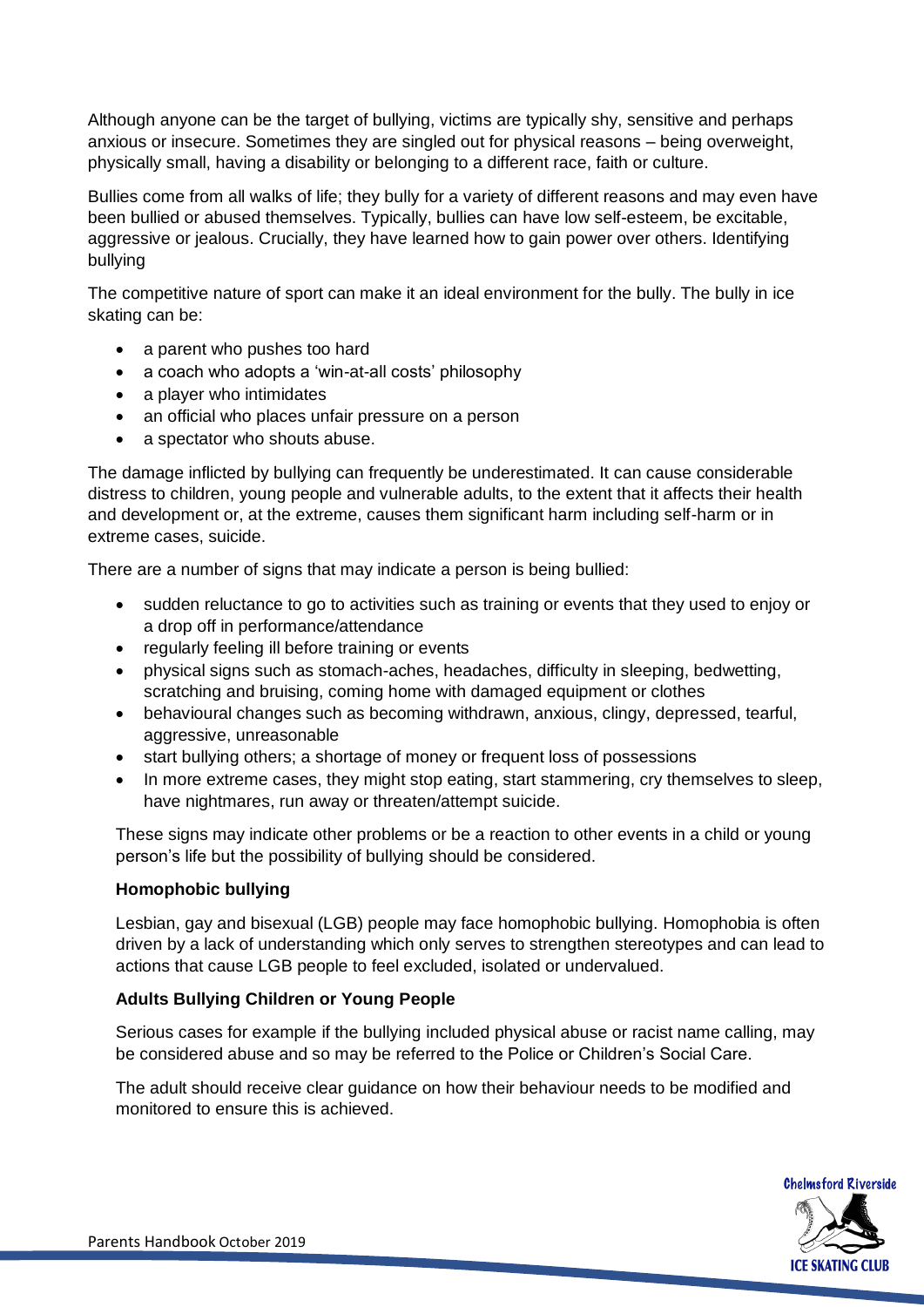#### **Support for the Victim and the Bully**

The bully will need support to help them realise why their behaviour is wrong and assistance to change their behaviour. CRISC should involve the bully's parents and BRITISH ICE SKATING (if appropriate) in ensuring their behaviour is improving and any problems which may have caused them to bully are being addressed.

The victim's parents should be involved and supported as required.

#### **Action to Help the Victim and Prevent Bullying**

- take all signs of bullying very seriously
- encourage all children to speak and share their concerns. Help the victim to speak out and tell the person in charge/someone in authority. Create an open environment
- investigate all allegations and take action to ensure the victim is safe. Speak with the victim and the bully(ies) separately
- reassure the victim that you can be trusted and will help them, although you cannot promise to tell no one else (if a young person, you should inform the bully(ies) parents
- keep records of what is said (what happened, by whom, when)
- report any concerns to the CRISC Safeguarding Officer.

#### **Action Towards the Bully(ies):**

- talk with the bully(ies), explain the situation, and try to get the bully(ies) to understand the consequences of their behaviour. Seek an apology to the victim(s)
- if the bully is a young person, inform the bully(ies) parents
- insist on the return of borrowed items and that the bully(ies) compensate the victim
- impose sanctions as necessary
- encourage and support the bully(ies) to change behaviour
- hold meetings with the families to report on progress
- inform all organisation members of action taken
- keep a written record of action taken.

*Useful websites: www.bullying.co.uk www.beatbullying.org*

![](_page_20_Picture_20.jpeg)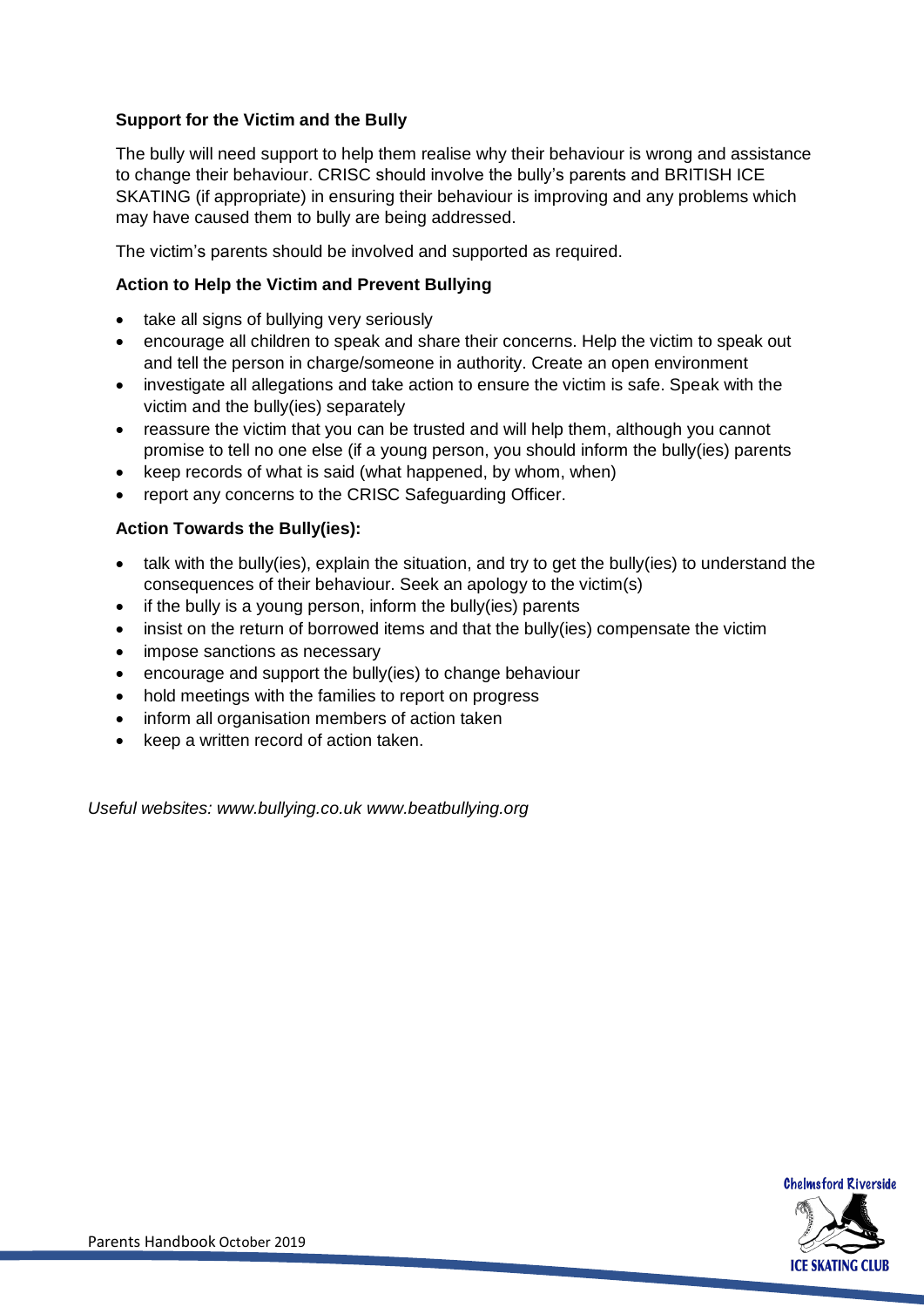### **CLUB COMPLAINTS & DISCIPLINARY PROCEDURE**

The welfare of the child is paramount to the Club. In order to assist the Club and BRITISH ICE SKATING in upholding this principle you are asked to submit any complaints or concerns using the online form. This can be found at *www.crisc.co.uk/online-forms*. When completing the form please give full names and their Club roles. Concerns may be about the behaviour of any child or adult involved or spectating at your Club and could include:

- General concerns about a child's welfare
- Concerns related to a safeguarding incident e.g. bullying or poor practice
- Concerns, suspicions or allegations of misconduct
- Breaches of the BRITISH ICE SKATING Safeguarding Policy
- Allegations of abuse made by or against any child or adult

If you would like further details of recognition, responding and what should be reported please refer to the BRITISH ICE SKATING Safeguarding Policy (Section 2) which can be found on the Safeguarding pages of either the CRISC or BRITISH ICE SKATING website:

#### *http://www.crisc.co.uk/safeguarding*

#### *http://www.iceskating.org.uk/index.cfm/work-force-coaching/safeguarding*

To discuss a specific concern or issue please contact the Club Welfare Officer or BRITISH ICE SKATING Lead Safeguarding Officer in the first instance.

![](_page_21_Picture_11.jpeg)